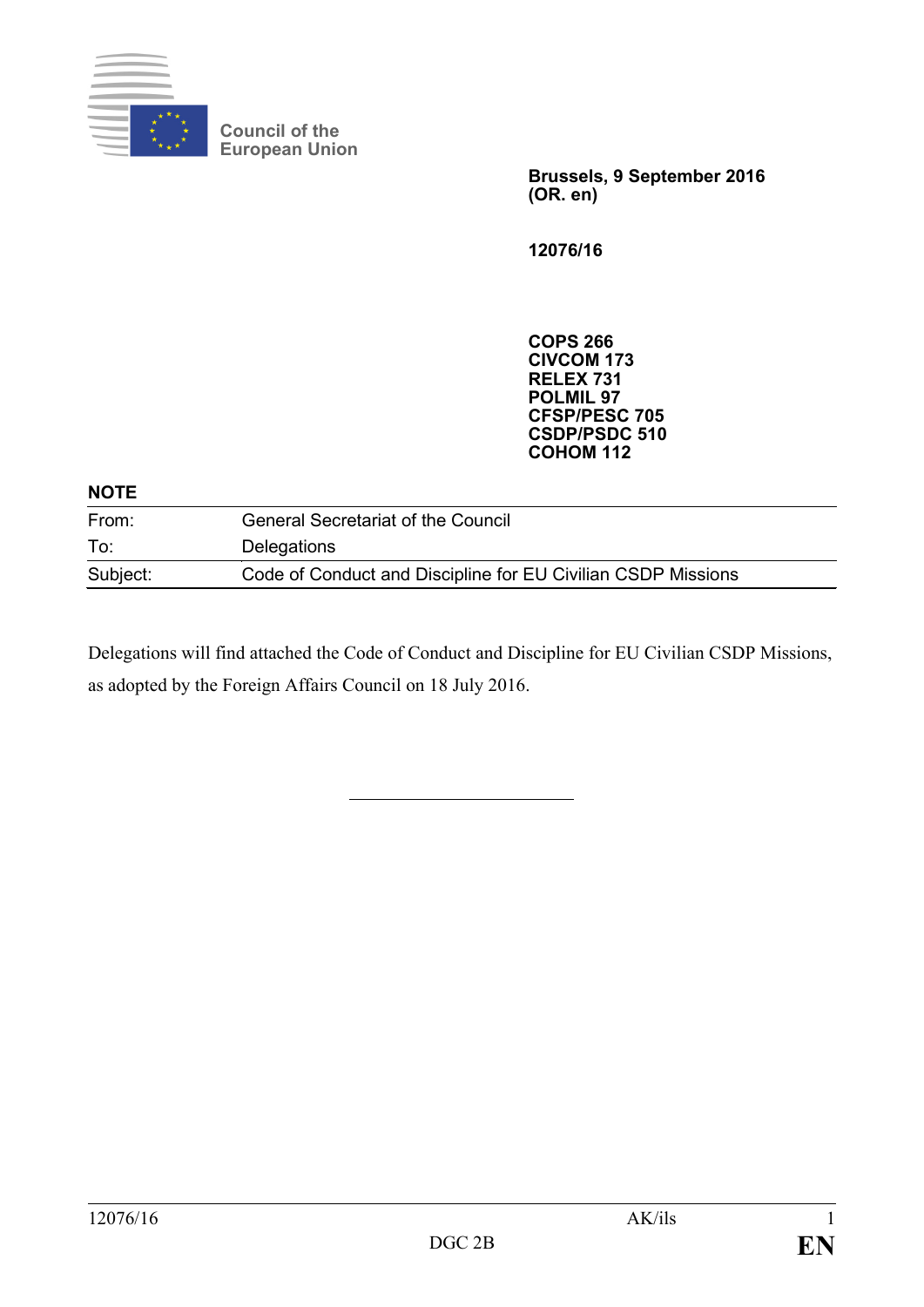**ANNEX**

# **DELETED**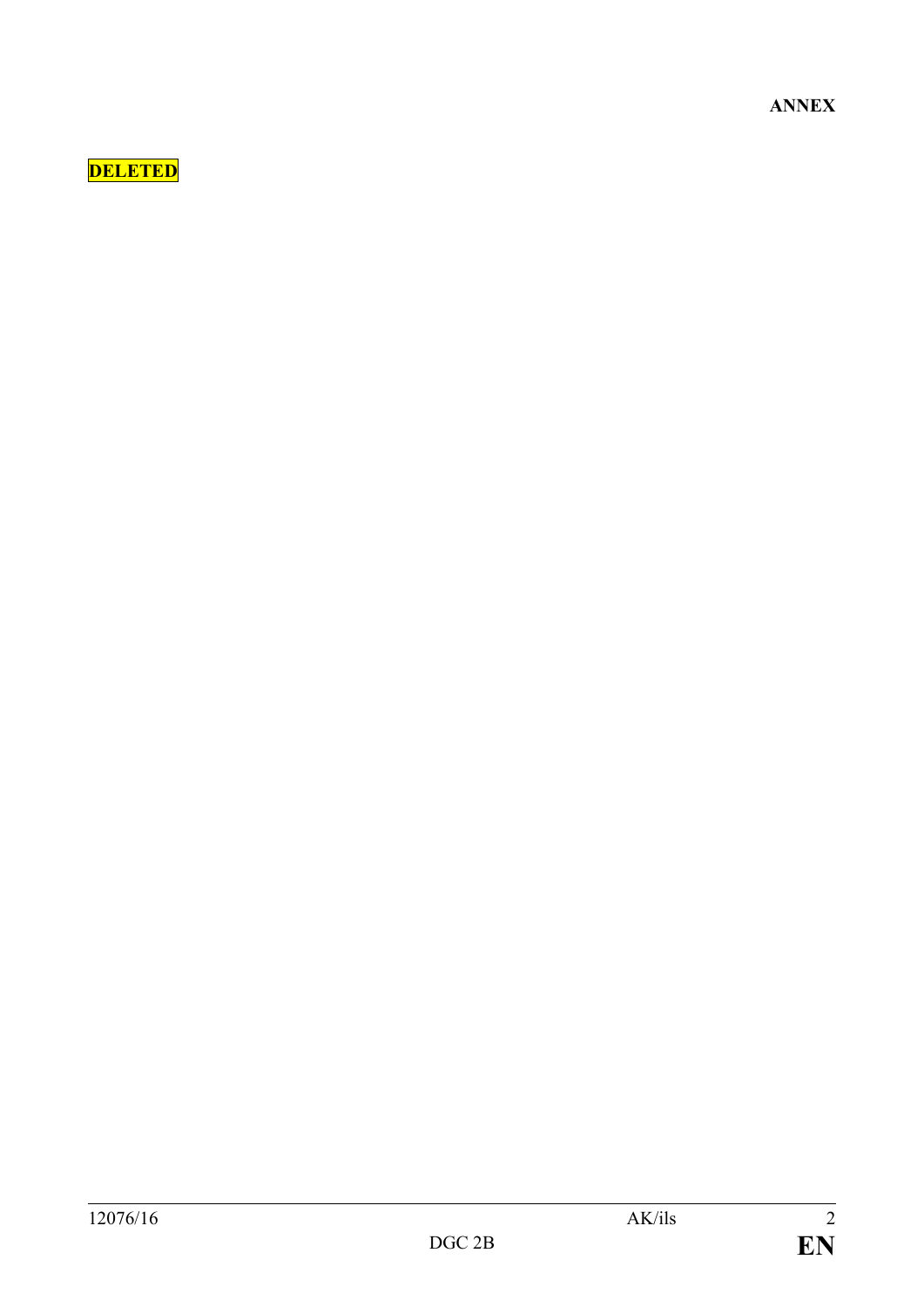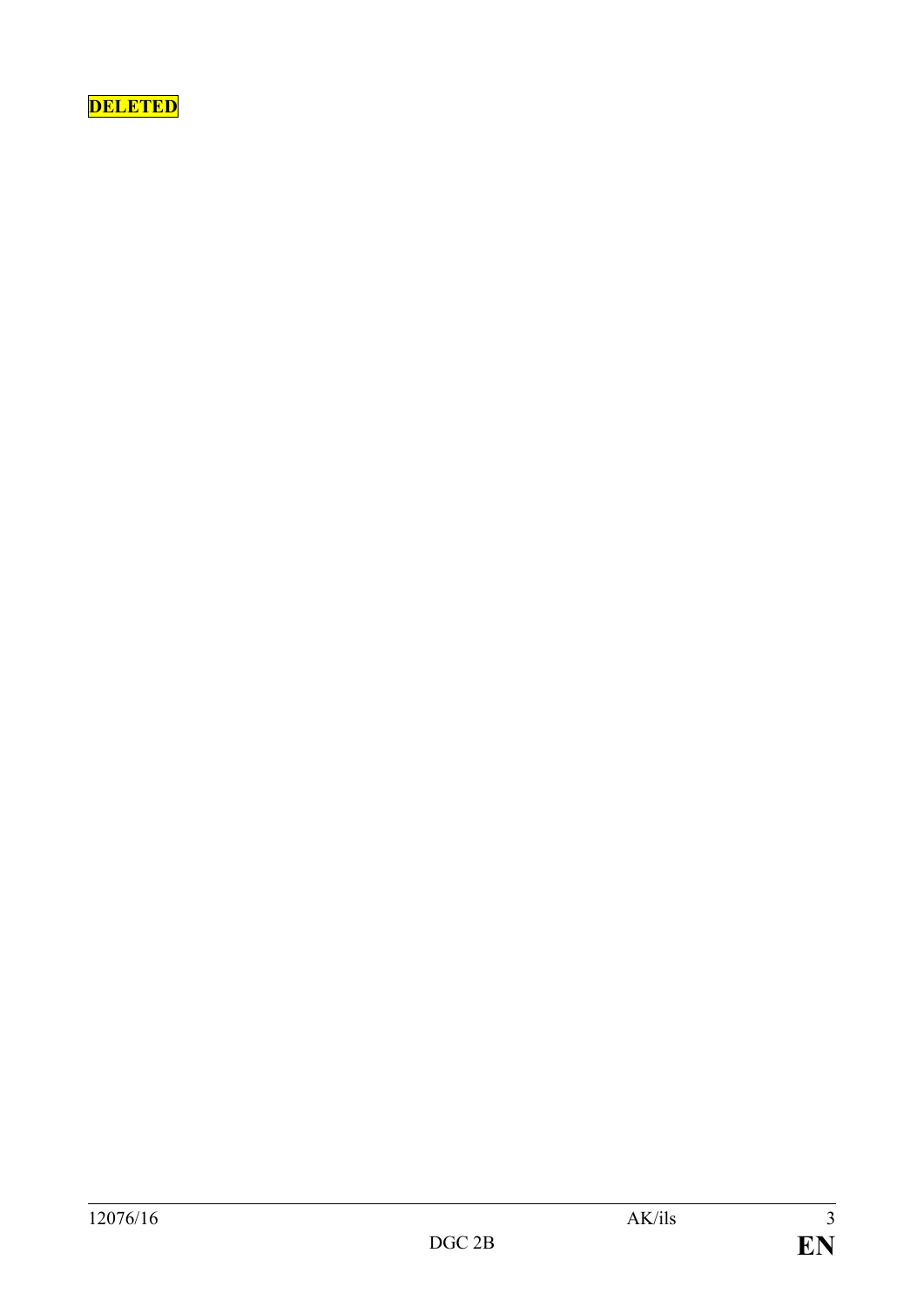### **I GENERAL PROVISIONS**

- 1. Scope of application
- 2. General principles of behaviour and discipline

### **II REPORTING OF POSSIBLE BREACHES OF THIS CODE**

### **III RESPONSIBLE AUTHORITIES AND POSSIBLE ACTIONS**

- 1. Responsible authorities
- 2. Possible actions of the responsible authority

### **IV PRELIMINARY INVESTIGATION**

### **V DISCIPLINARY INVESTIGATION**

- 1. General principles
- 2. Rights and obligations of mission members under disciplinary procedure
- 3. Temporary measures
- 4. Rights and obligations of other mission members

### **VI GENERAL PRINCIPLES OF DISCIPLINARY DECISION-MAKING**

### **VII DISCIPLINARY DECISION-MAKING IN THE FIRST INSTANCE**

- 1. Possible actions of the responsible authority
- 2. Disciplinary Board
- 3 Decision-making in the first instance and appeal

## **VIII DISCIPLINARY DECISION-MAKING IN THE SECOND INSTANCE (APPEAL PROCEDURE)**

- 1. General provisions
- 2. Disciplinary Board of Appeal
- 3. Decision-making in the second instance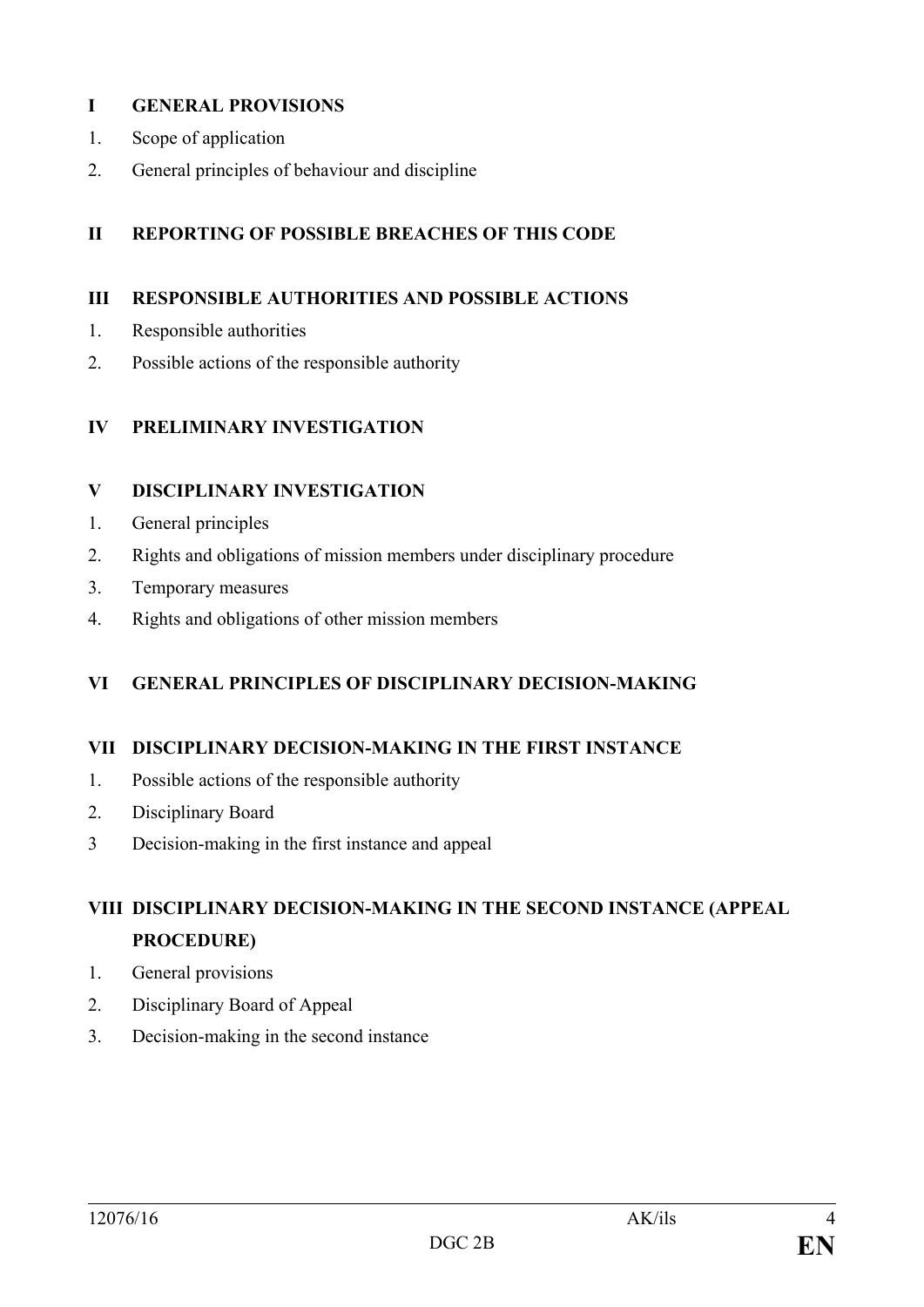### **IX IMPLEMENTATION OF THE DECISION**

### **X FINAL PROVISIONS**

**\_\_\_\_\_\_\_\_\_\_\_\_\_\_\_**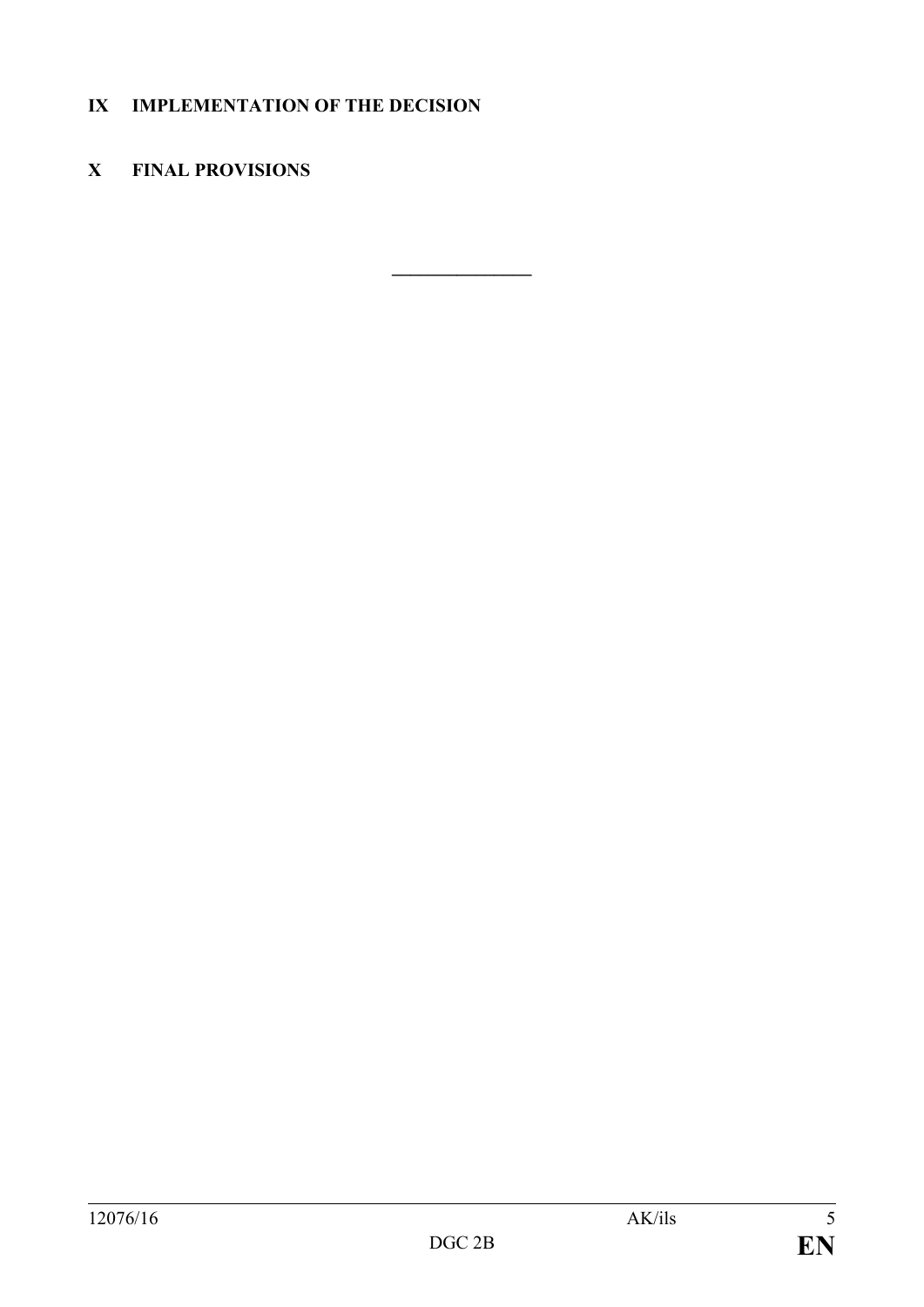### **CHAPTER I**

#### **General Provisions**

#### **Section 1: Scope of Application**

### Article 1

- 1. This Code applies equally to all members of civilian CSDP missions of the European Union**:** 
	- (a) Members seconded by Member States or contributing Third States;
	- (b) Members seconded by European Union institutions or the European External Action Service;
	- (c) International contracted members;
	- (d) Locally contracted members;
	- (e) Other members, in particular members of Civilian Response Teams and Visiting Experts.
- 2. However, in view of the difference in legal status between seconded and contracted mission members, the seconding authority retains the ultimate responsibility for the imposition of a disciplinary measure, as outlined in Chapters VI and VII.
- 3. This Code shall be without prejudice to constitutionally protected rights in the Member States and the rules to which a mission member may be subject to under national, EU or international law, and regulations of the seconding authority.

- 1. The disciplinary procedures and measures taken under this Code do not preclude the imposition of sanctions or other measures under national, EU or international law.
- 2. In the event that the conduct of a mission member may also constitute a criminal act, the competent authorities as defined in paragraph 3 of this Article shall be informed without delay with respect to the relevant allegations.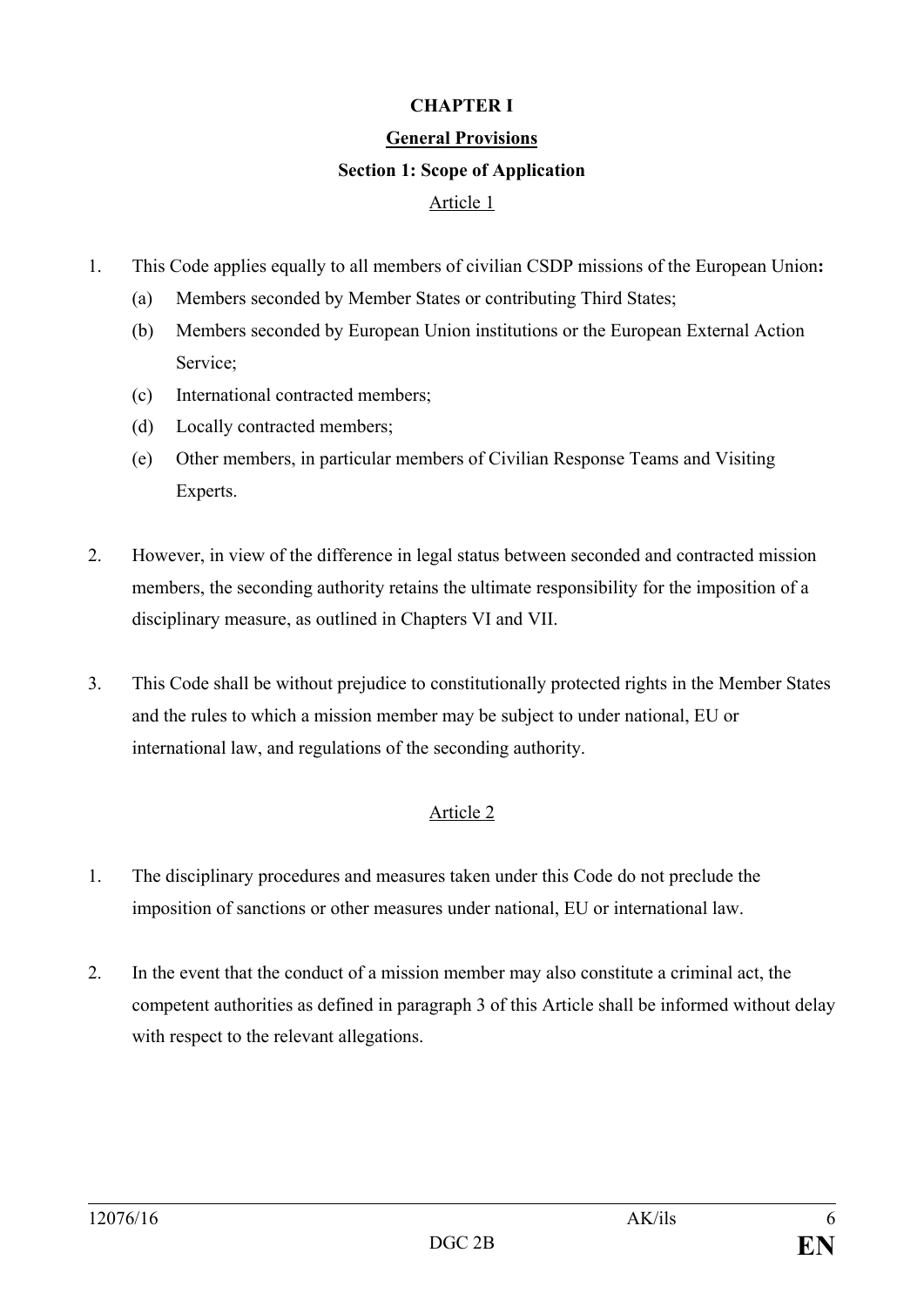- 3. For the purpose of paragraph 2 of this Article the competent authorities shall be:
	- (a) The authorities of the seconding state, in case of a mission member seconded by a Member State or a contributing Third State;
	- (b) The authorities of the European Union institution or the European External Action Service in case of a mission member seconded by them, in cooperation with the responsible authorities of the Member States concerned;
	- (c) The authorities of the state of nationality in case of an international contracted mission member;
	- (d) The authorities of the host state in case of a locally contracted mission member; and
	- (e) The seconding authorities and the authorities of the state of nationality, in case of any other mission member.

The Head of Mission may promulgate additional, mission specific regulations or instructions to complement this Code through Standard Operating Procedures. These shall be of administrative nature only and fully in line with the provisions of this Code.

### **Section 2: General principles of behaviour and discipline** Article 4

- 1. All mission members shall maintain the highest personal standards of ethical behaviour, impartiality and integrity and shall act in an irreproachable manner, during and outside working hours.
- 2. Without prejudice to privileges and immunities mission members may enjoy, this includes respecting applicable laws and regulations of the host state, international law and instructions, as well as refraining from any action or behaviour which might adversely reflect upon their position and function as a person acting for the European Union.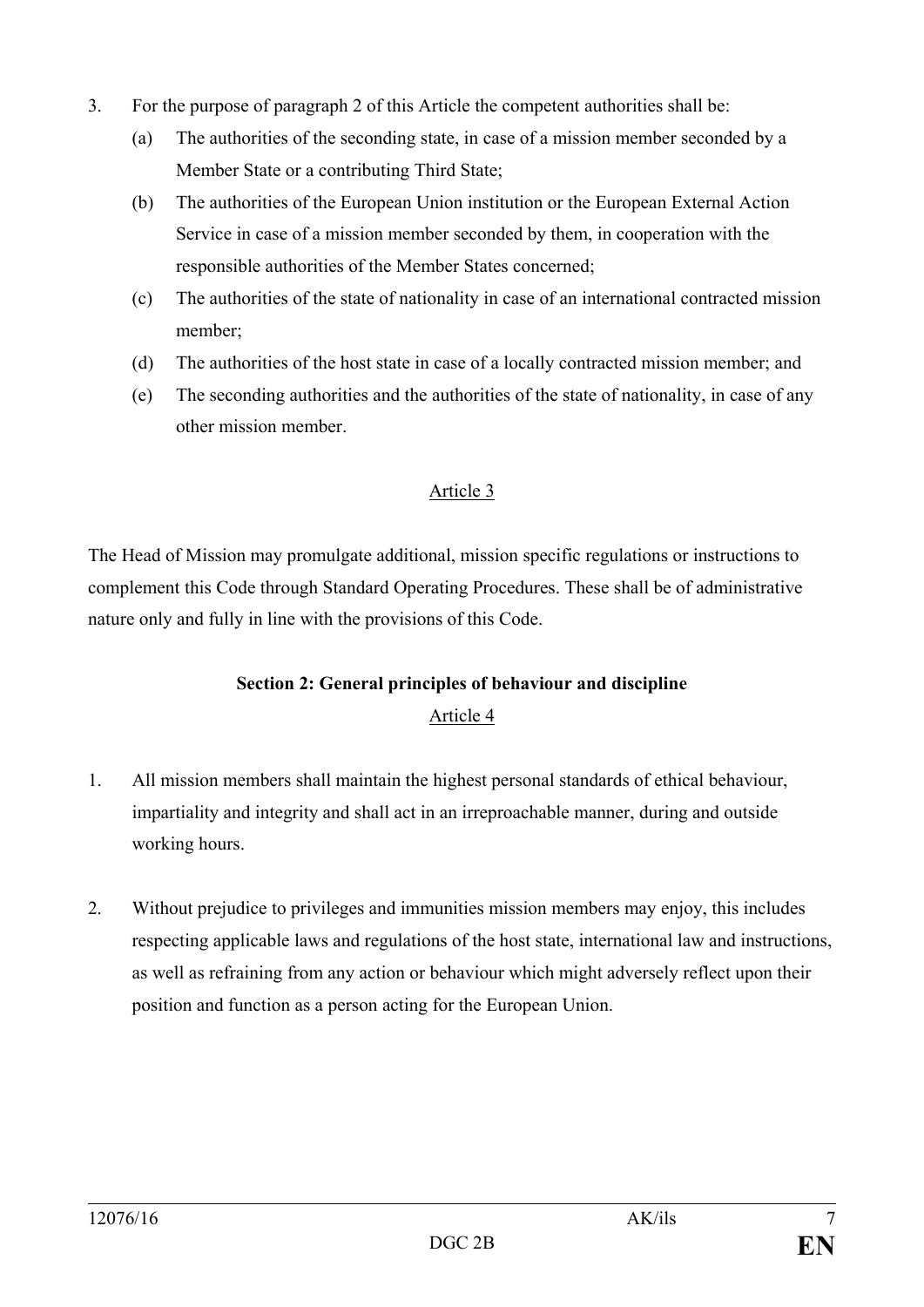- 3. In this respect and with an emphasis, inter alia, on the prevention of serious misconduct, such as sexual harassment and abuse, corruption and misappropriation of mission assets, all mission members shall have regard to and act in conformity with the currently applicable versions of:
	- (a) The Annex to the Generic Standards of Behaviour for ESDP Operations (18 May 2005, 8373/3/05);
	- (b) The European Code of Good Administrative Behaviour (6 September 2001);
	- (c) The OPLAN and Standard Operating Procedures of the mission for which they are working.
- 4. The Head of Mission shall assure that all mission members are informed about and understand the documents as mentioned in (3), in their relevant parts, and that they receive specific training on the general principles of behaviour and discipline and their implications.

If mission members do not act in accordance with the obligations outlined in Article 4 (breaches of this Code), whether intentionally or through negligence, they may be subject to actions, procedures and disciplinary measures as provided for in Article 11 and following of this Code.

# **CHAPTER II Reporting of possible breaches of this Code** Article 6

- 1. A possible breach of this Code may be reported to the line manager or the Deputy Head of Mission. If the possible breach is reported orally, the recipient shall put it in writing.
- 2. If the possible breach is with respect to the Deputy Head of Mission, the report shall be directly addressed to the Head of Mission.
- 3. If the possible breach is with respect to the Head of Mission, the report shall be addressed to the Civilian Operations Commander.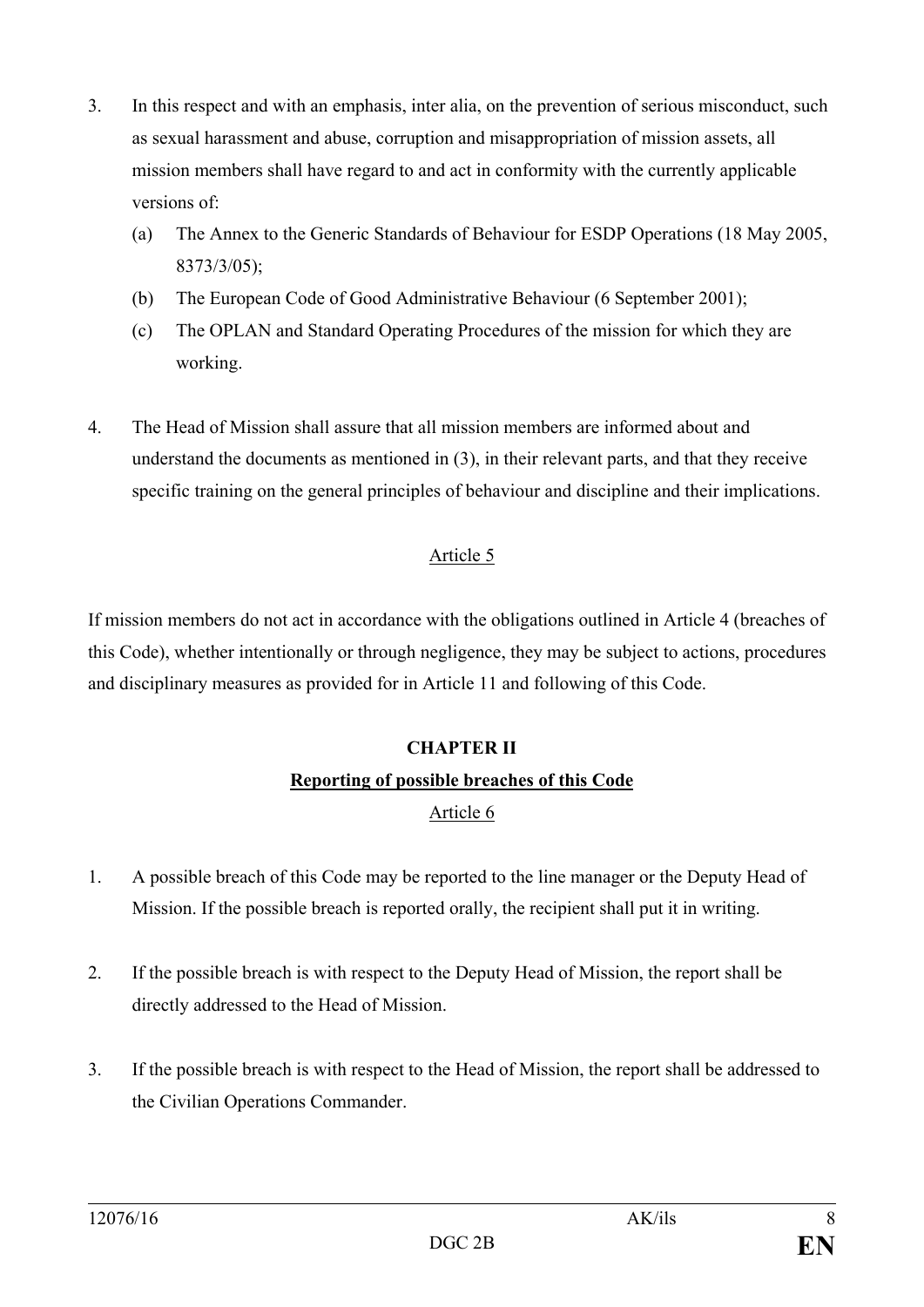- 4. In the event that a mission member receives information concerning a possible breach from a person or body external to the mission, this information shall be forwarded in accordance with (1) to (3).
- 5. The Head of Mission shall make sure that the local authorities and population are made aware of this Code and its reporting procedures.

- 1. Mission members who have reported a possible breach shall not suffer any adverse effects as a result of or as a reaction to this reporting, provided they had acted reasonably and in good faith.
- 2. Additional rules as contained in Standard Operating Procedures on Whistleblowing apply.

### Article 8

The Head of Mission shall inform the Civilian Operations Commander:

- (a) On a quarterly basis about reported possible breaches which have led to disciplinary investigations, as outlined in Chapter V; and
- (b) Immediately if a possible breach may have a substantial impact on the mission. Article 18 (4) on the notifications of the seconding authority applies accordingly.

### **CHAPTER III**

### **Responsible authorities and possible actions**

### **Section 1: Responsible authorities**

### Article 9

In the context of Chapters III to VII of this Code, the responsible authority for follow up on a possible breach shall be:

- (a) The Deputy Head of Mission for a possible breach by a mission member;
- (b) The Head of Mission for a possible breach by the Deputy Head of Mission;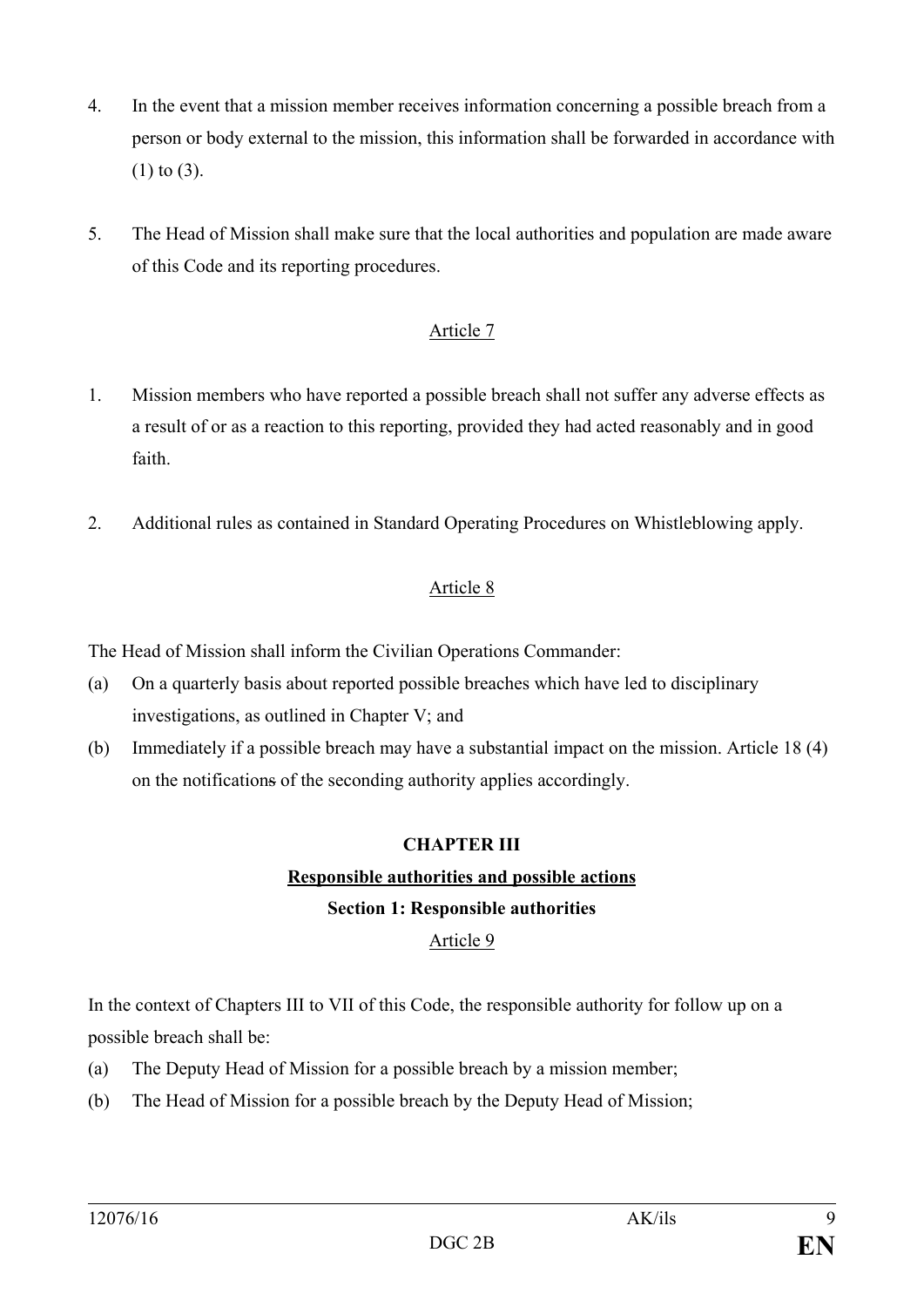(c) The Civilian Operations Commander exercising command and control of the mission under the political control and strategic direction of the Political and Security Committee (PSC) and overall authority of the High Representative (HR), for a possible breach by the Head of Mission.

### Article 10

- 1. If the Head of Mission so requests, under his or her sole responsibility, the Civilian Operations Commander may decide:
	- (a) That the Deputy Civilian Operations Commander irrevocably takes over the authority in a specific case; or
	- (b) That the responsible authority is supported with advice from the Civilian Planning Conduct Capability (CPCC) or other independent external experts.
- 2. Under exceptional circumstances and after having consulted with the Head of Mission, the Civilian Operations Commander may decide of his or her own motion that the Deputy Civilian Operations Commander irrevocably takes over the authority in a specific case.
- 3. For the purpose of this Article, exceptional circumstances arise when a possible breach may have a substantial adverse effect on the functioning or the reputation of the mission and where it would not be appropriate for the Head of Mission to deal with the case.
- 4. The Civilian Operations Commander shall inform Member States, whose personnel are involved in the case, of any decision taken under paragraph 2 of this Article.

# **Section 2: Possible actions of the responsible authority** Article 11

- 1. On the basis of a report concerning a possible breach, the responsible authority shall, within ten working days, decide, in accordance with best disciplinary practice:
	- (a) To close the file without further action;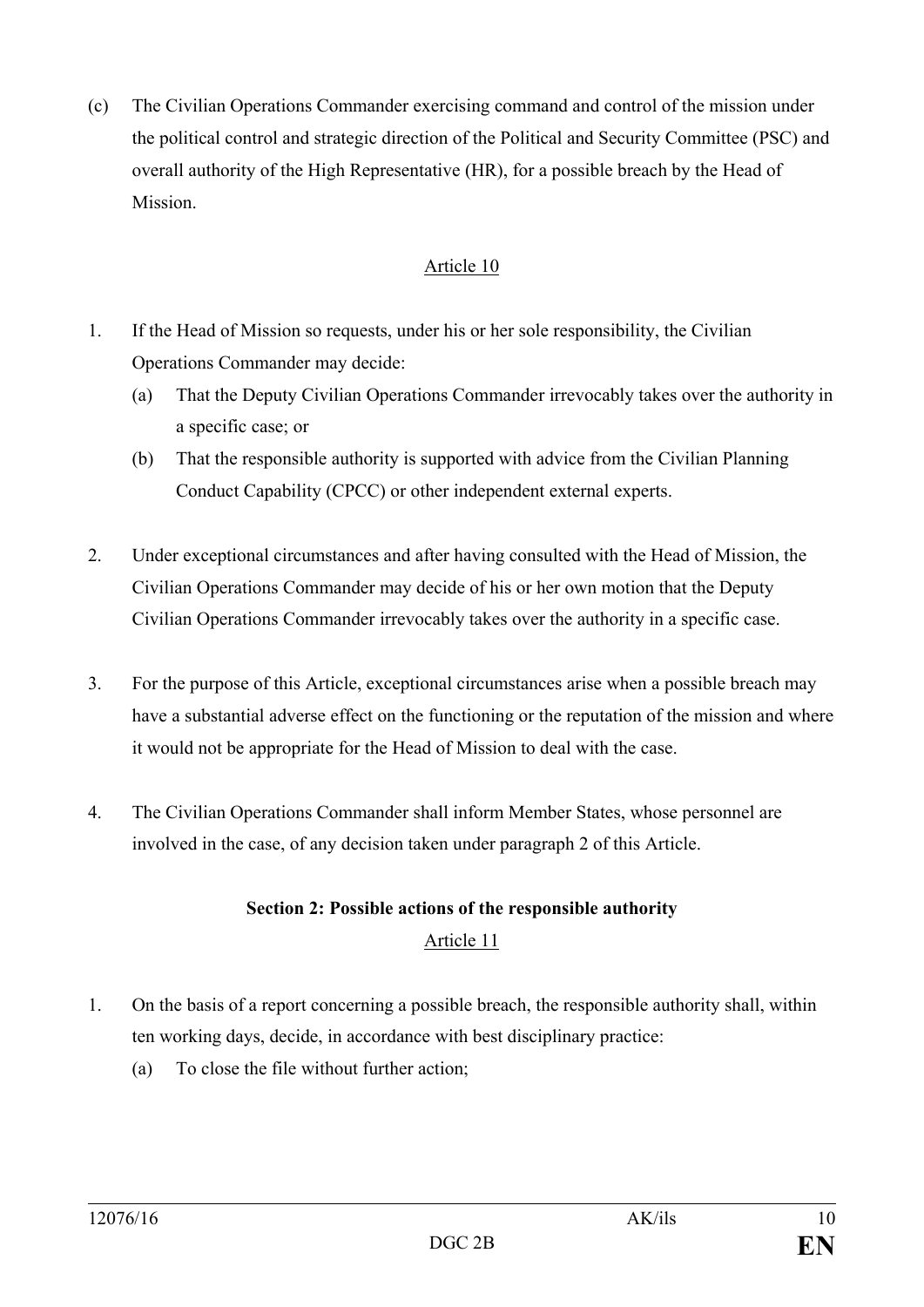- (b) To deal with it as a management issue, without recourse to a formal disciplinary procedure, and to subject it to mediation procedures, if appropriate;
- (c) To commence a preliminary investigation (Chapter IV);
- (d) To commence a disciplinary investigation (Chapter V, Section 1), including taking temporary measures if required (Chapter V, Section 3).
- 2. In case the decision is taken by the Deputy Head of Mission, the Head of Mission shall be informed thereof.

# **CHAPTER IV Preliminary Investigation** Article 12

- 1. In the event that the responsible authority requires more information to decide on appropriate follow up on a possible breach, it shall, within ten working days, appoint and instruct one or more investigating officers to conduct a preliminary investigation.
- 2. Investigating officers shall be members of the mission.
- 3. If the circumstances so require, or upon request of the Head of Mission, CPCC staff, within means and capabilities, or other independent external experts may be appointed as investigating officers by the Civilian Operations Commander.

- 1. The preliminary investigation is of a limited scope in order to make a determination whether the possible breach merits a disciplinary investigation.
- 2. The preliminary investigation shall be carried out objectively, independently, impartially whilst maintaining the highest standards of integrity, confidentiality and fair trial.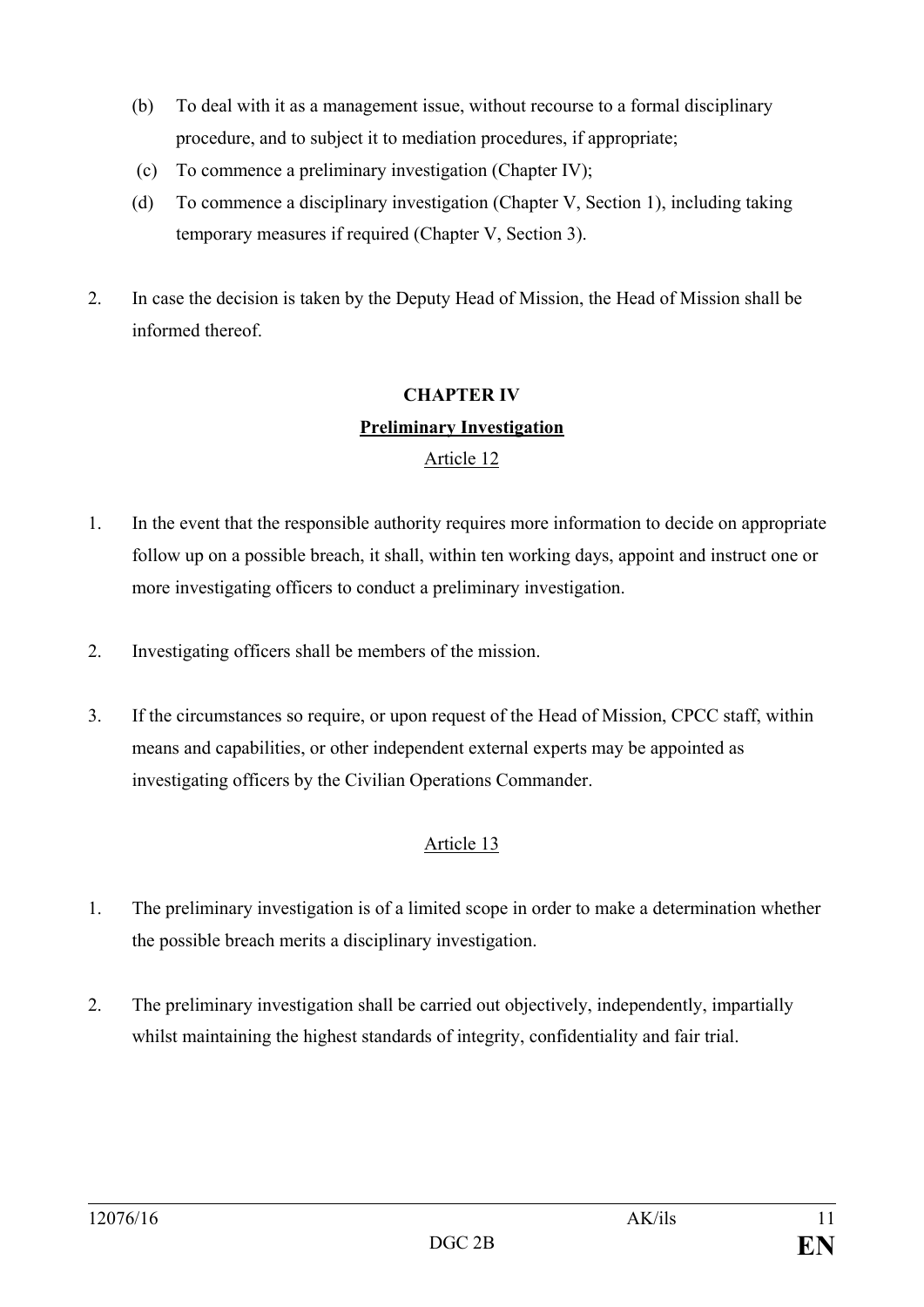The investigating officers shall present the results of the preliminary investigation in a preliminary investigation report to the responsible authority. This preliminary investigation report shall contain the obtained facts and circumstances related to the possible breach. It shall not contain conclusions or recommendations.

### Article 15

On the basis of the preliminary investigation report the responsible authority shall take a decision in accordance with Article 11.

# **CHAPTER V Disciplinary Investigation Section 1: General principles**

- 1. If the responsible authority decides to commence a disciplinary investigation, it shall, within ten working days, appoint and instruct one or more investigating officers to conduct such an investigation.
- 2. Investigating officers shall be members of the mission.
- 3. If the circumstances so require, or upon request of the seconding authority, whose personnel is involved in the case, or of the Head of Mission, CPCC staff, within means and capabilities, or other independent external experts may be appointed as investigating officers by the Civilian Operations Commander.
- 4. In the event that the disciplinary investigation concerns a seconded mission member, the seconding authority shall be notified according to Article 18 (4).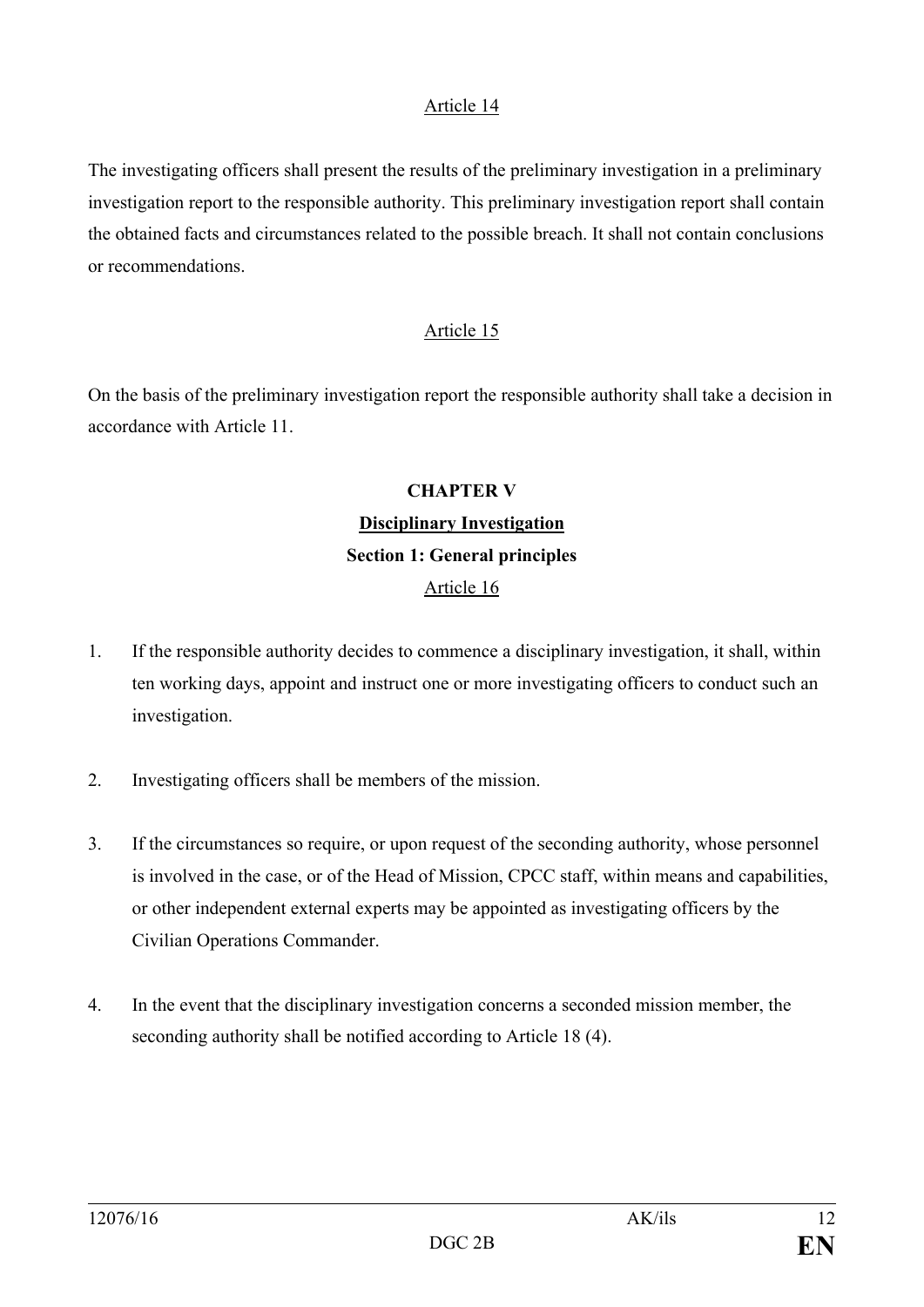- 1. The purpose of the disciplinary investigation is to obtain all relevant facts and circumstances related to the possible breach.
- 2. The disciplinary investigation shall be carried out objectively, independently, impartially whilst maintaining the highest standards of integrity, confidentiality and fair trial.

- 1. The responsible authority shall notify the mission member under disciplinary procedure in writing about the decision to commence a disciplinary investigation, the allegations and the names of the investigating officers.
- 2. The notification shall be made as soon as possible, taking into account the interest of the investigation. It shall include due information about the mission member's rights and obligations as outlined in Article 21.
- 3. The line manager of the mission member under disciplinary procedure shall be notified accordingly.
- 4. If the disciplinary investigation concerns a seconded mission member, the seconding authority shall be notified as soon as possible about the decision to commence a disciplinary investigation and the allegations, in principle through the National Contingent Leader or other national point of contact in the mission, or via CPCC.
- 5. The mission member having made a report in accordance with Article 6 and following shall be notified as soon as possible about the decision to commence a disciplinary investigation.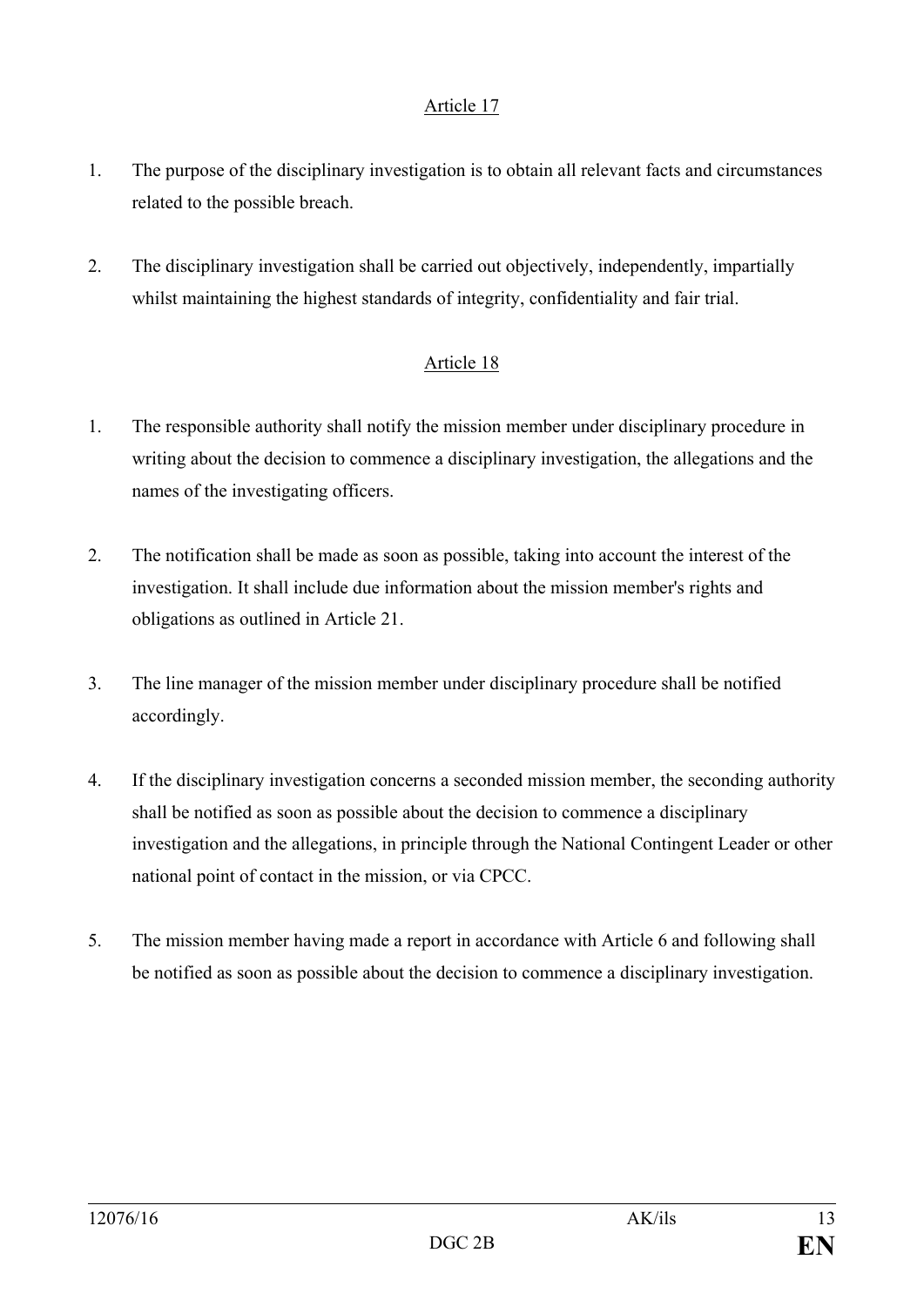- 1. The collection of evidence during the disciplinary investigation may comprise documentary or physical material, statements by the mission member under disciplinary procedure or witnesses and opinions of expert witnesses.
- 2. Notwithstanding the right to privacy of the mission member under disciplinary procedure, means of obtaining evidence may include observations, on-site inspections, the submission of written statements and interviews.
- 3. Where the mission member under disciplinary procedure is investigated, prosecuted or tried ('criminal proceedings') for the same conduct by the competent authorities as mentioned in Article 2, the evidence collected there may also be taken into account for the disciplinary investigation.
- 4. In the case the possible breach leads to both, criminal proceedings and a disciplinary investigation under this Code, the responsible authority shall ensure that its actions do not in any way prejudice the criminal proceedings.
- 5. In the case the secondment or contract of the mission member under disciplinary procedure is terminated, the disciplinary procedure will nevertheless be carried out or continued in full.

### Article 20

The investigating officers shall present the results of the disciplinary investigation in a disciplinary investigation report to the responsible authority. This disciplinary investigation report shall contain all facts and circumstances related to the possible breach and an annex consisting of the documents on which it is based. It shall not contain conclusions or recommendations.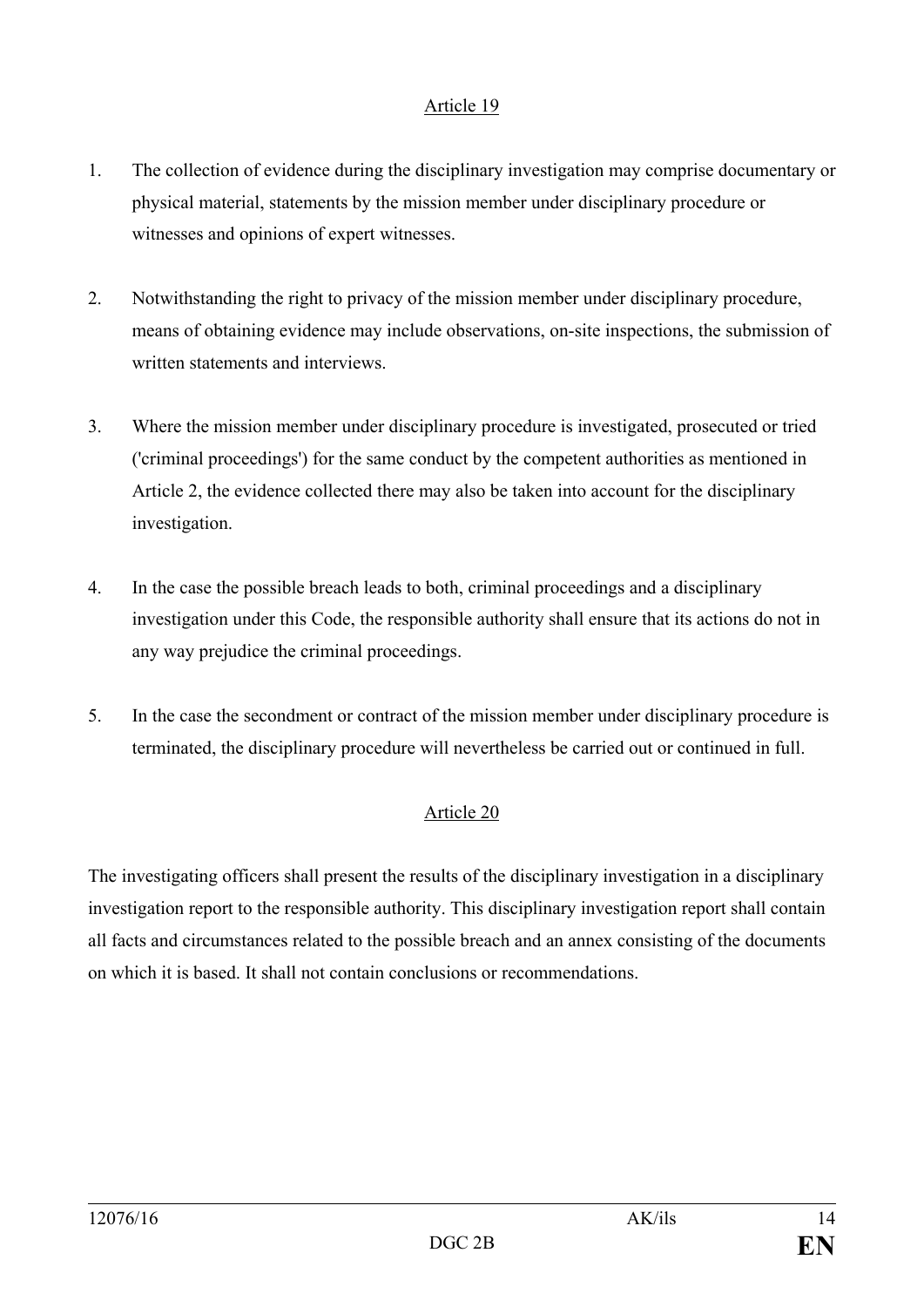### **Section 2: Rights and obligations of mission members under disciplinary procedure** Article 21

- 1. Subject to the limitations of (2) and (3), mission members under disciplinary procedure shall cooperate with the investigating officers.
- 2. They shall be given reasonable opportunity to respond to all allegations, orally and in writing, to comment on all evidence presented to them, and to provide information of their own. They may also, at their own discretion, decline to provide any response or information.
- 3. They shall have the right to seek assistance, of their own choice and at their own expense, from a person inside or outside the mission, including the National Contingent Leader or other national point of contact in the mission and external lawyers. This person shall respect the procedural rules as outlined in this Code and be granted the same procedural rights as the mission member under disciplinary procedure.

# **Section 3: Temporary measures**

- 1. In the event that the good functioning of the mission, the interests of the disciplinary investigation or the nature or severity of the possible breach so require, the responsible authority may, having consulted the investigating officers, decide to suspend or temporarily reassign the mission member under disciplinary procedure.
- 2. The period and scope of the suspension or temporary reassignment shall be proportionate and shall take into account the potential adverse effects on the mission member under disciplinary procedure. It may be extended if the conditions for its imposition continue to apply.
- 3. A suspension or temporary reassignment may last until the final decision is taken. The responsible authority shall review the measure of its own motion or upon request of the mission member under disciplinary procedure and shall revoke it as soon as it is no longer necessary.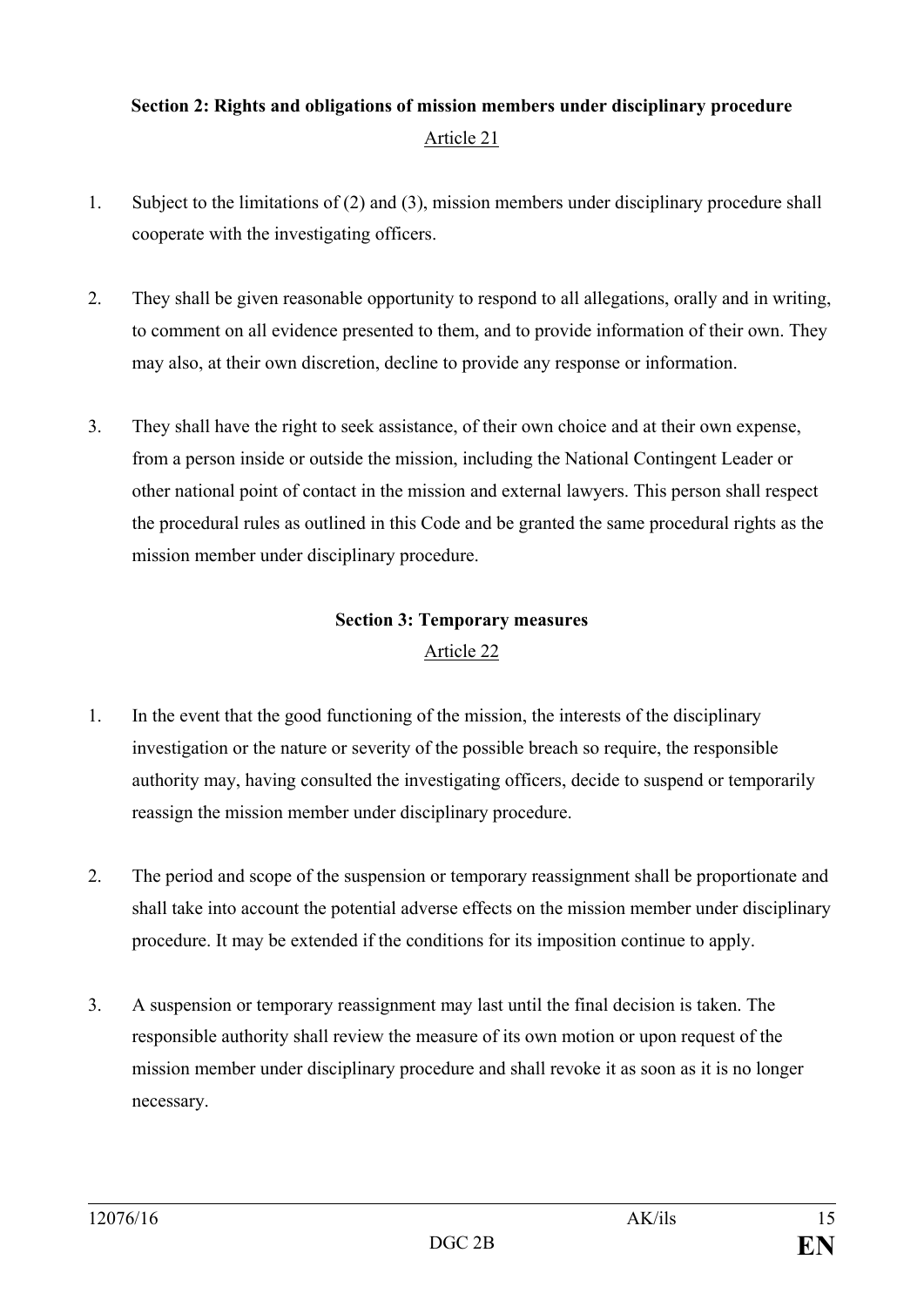- 4. For the purpose of (3), the final decision is:
	- (a) For a seconded mission member, the decision taken by the seconding authority upon recommendation (Article 33);
	- (b) For a contracted mission member, the decision taken according to Article 34.

- 1. A decision to impose or extend a suspension or temporary reassignment shall outline its period and scope, and it shall state the reasons on which it is based.
- 2. The responsible authority shall immediately notify the mission member under disciplinary procedure in writing of the decision.
- 3. Article 18 (3) and (4) on the notification of the line manager and the seconding authority applies accordingly.

- 1. The mission member under disciplinary procedure has the right to appeal against the decision or its extension, within ten working days from its notification.
- 2. The appeal shall be in writing, motivated and addressed to the responsible authority. Article 36 on the responsible authority for deciding on an appeal applies accordingly.
- 3. The appeal has no suspensive effect.
- 4. If the appeal is admissible, the responsible authority for deciding on an appeal shall review and shall amend or confirm the decision. It may, however, not amend the decision to the detriment of the mission member under disciplinary procedure. Article 23 applies accordingly.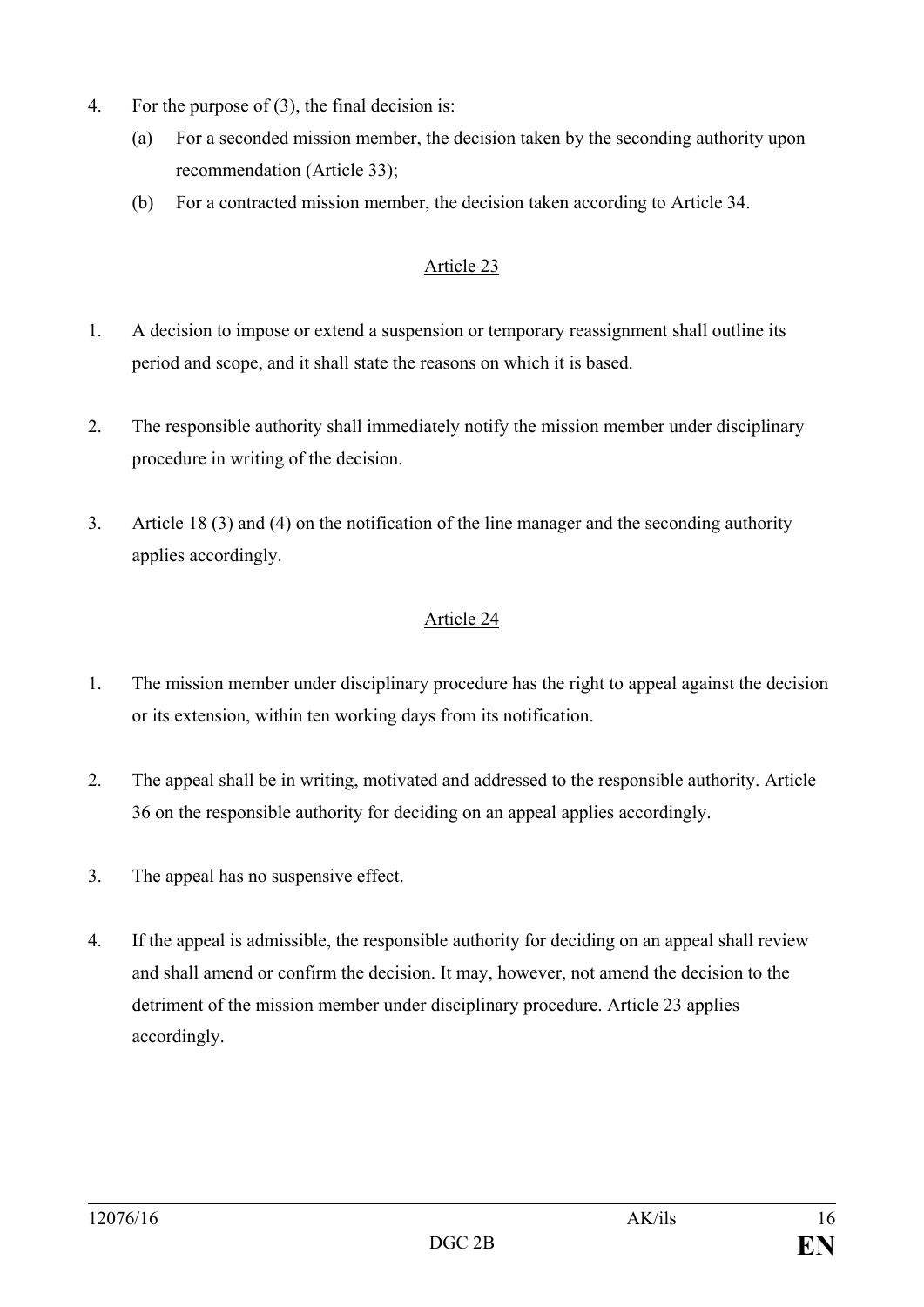### **Section 4: Rights and obligations of other mission members** Article 25

- 1. Subject to appropriate justification, all other mission members who can contribute to the investigation shall, likewise, cooperate with the investigating officers and shall process requests for information and documentation expeditiously and accurately.
- 2. They shall treat information and documentation that is pertinent to the disciplinary investigation in the strictest confidence.

# **CHAPTER VI General principles of disciplinary decision-making**

### Article 26

- 1. The procedures of disciplinary decision-making in the first and second instance, as outlined in Chapters VII and VIII, apply equally to all mission members.
- 2. However, the ultimate decision to impose a disciplinary measure lies with:
	- (a) The seconding authority, for seconded mission members;
	- (b) The responsible authority as defined in Chapter III, for international contracted and locally contracted mission members.

### Article 27

Any disciplinary measure shall be proportionate to the gravity of the breach, taking into account the mission member under disciplinary procedure's intention or level of negligence, the previous behaviour in the mission and adverse effects of the breach as well as the mission member's efforts to mitigate them.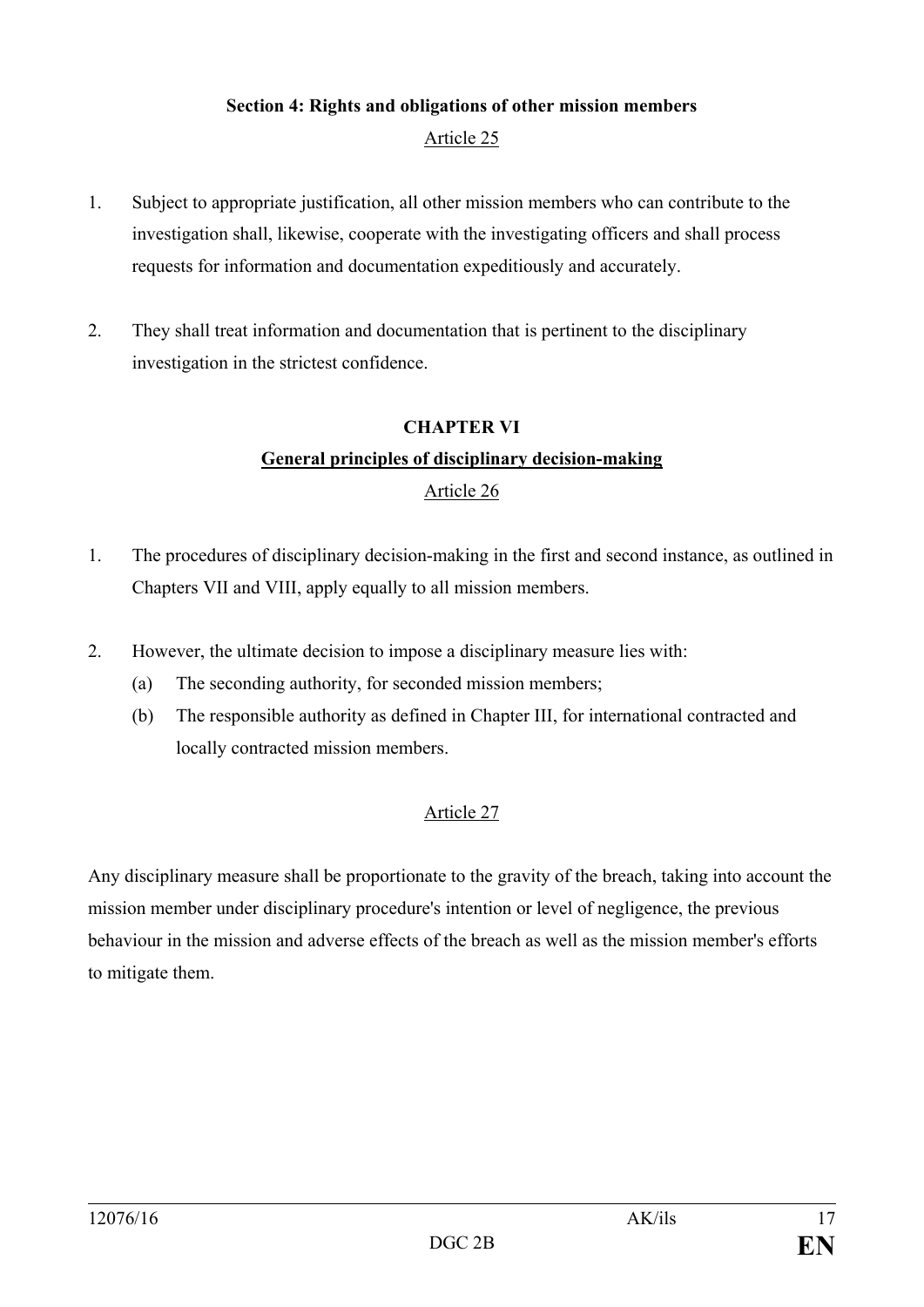### **Chapter VII**

# **Disciplinary decision-making in the first instance Section 1: Possible actions of the responsible authority**

### Article 28

- 1. On the basis of the disciplinary investigation report, the responsible authority shall, within ten working days, decide:
	- (a) To close the case without taking any further action, if the possible breach is not substantiated; or
	- (b) To close the case and make use of the instruments of Article 11 (b), if the possible breach may be substantiated but does not merit a disciplinary measure; or
	- (c) To submit the disciplinary investigation report for advice to a Disciplinary Board, in all other cases.
- 2. The responsible authority shall immediately notify the mission member under disciplinary procedure in writing about the action taken. This notification should include a complete copy of the disciplinary investigation report. Article 11 (2) on the information of the Head of Mission and Article 18 (3) and (4) on the notification of the line manager and the seconding authority apply accordingly.
- 3. The responsible authority shall, within five working days, further inform a mission member having made a report in accordance with Article 6 and following about a decision to close the case.

## **Section 2: Disciplinary Board** Article 29

1. In the case of Article 28 (1) (c), the responsible authority shall, within ten working days, appoint a Disciplinary Board consisting of a chairperson, two other voting members and a secretary as a non-voting member.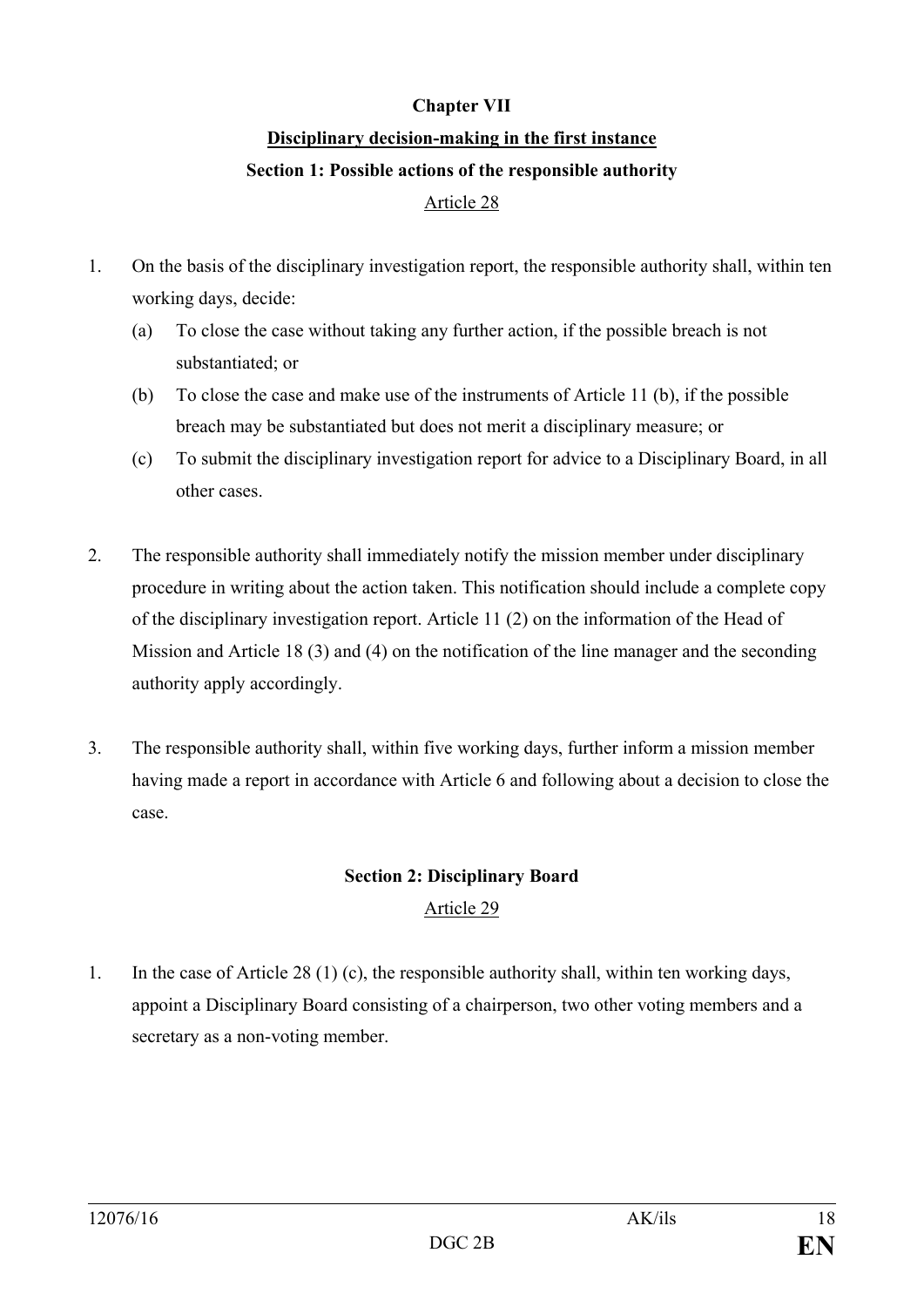- 2. Members of the Disciplinary Board shall be neutral towards the mission member under disciplinary procedure, have no personal interest in the case and shall preferably hold a more senior position than the mission member under disciplinary procedure. They shall be independent and shall not be subject to any instructions in the performance of their duties.
- 3. The Disciplinary Board shall be composed of members of the mission.
- 4. If the circumstances so require, or upon request of the seconding authority, whose personnel is involved in the case, or of the Head of Mission, CPCC staff, within means and capabilities, or other independent external experts may be appointed by the Civilian Operations Commander.
- 5. If the mission member under disciplinary procedure is a judge or prosecutor in an executive capacity, Standard Operating Procedures shall guarantee an appropriate composition of the Disciplinary Board.

- 1. The Disciplinary Board shall carry out its activities objectively, independently, and impartially whilst maintaining the highest standards of integrity, confidentiality and fair trial.
- 2. The Disciplinary Board shall act on the basis of the disciplinary investigation report and in accordance with best disciplinary practice, including whether interviews shall be conducted or whether the case shall be considered on the basis of written submissions. Article 19 on the gathering of evidence and Article 25 on rights and obligations apply accordingly.
- 3. Upon request of the mission member under disciplinary procedure, an interview shall be conducted.
- 4. Additional rules on the functioning of the Disciplinary Board as contained in the Standard Operating Procedure apply to all missions.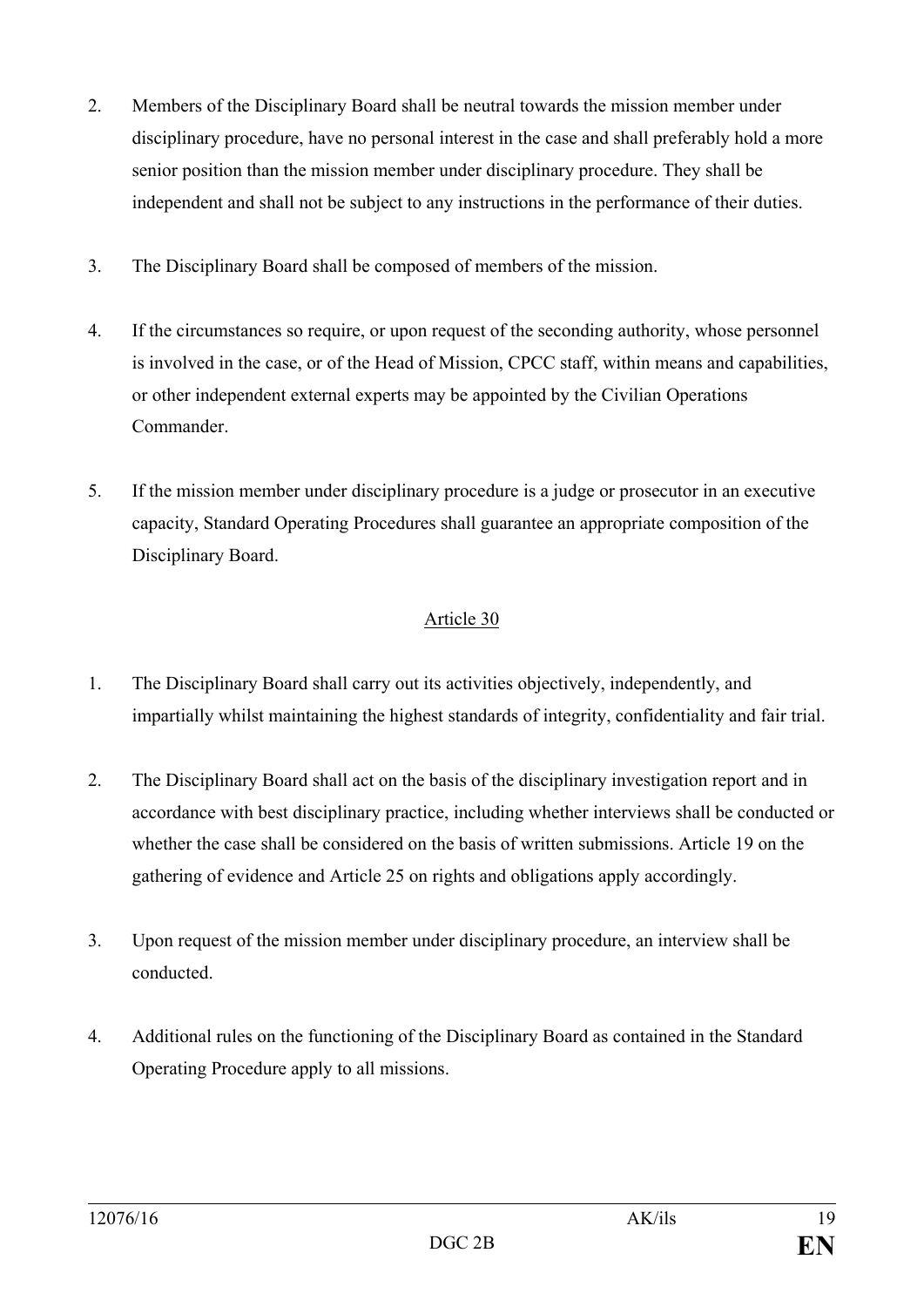- 1. Based on a simple majority vote the Disciplinary Board shall provide the responsible authority with a written advice, including the reasons on which it is based.
- 2. The advice may propose:
	- (a) To close the case, with or without dealing with it as a management issue as provided in Article 11 (b); or
	- (b) To impose a disciplinary measure.

# **Section 3: Decision-making in the first instance and appeal** Article 32

- 1. On the basis of the advice of the Disciplinary Board, and in full respect of the principles of Article 30 (1), the responsible authority shall, within ten working days, take a decision. If it does not agree with the advice or the reasoning of the Disciplinary Board, it shall provide reasons as to why it has deviated from them.
- 2. The responsible authority shall notify the mission member under disciplinary procedure in writing about its decision, the advice of the Disciplinary Board and the right to appeal (Article 35). Article 11 (2) on the information of the Head of Mission and Article 18 (3) and (4) on the notification of the line manager and the seconding authority apply accordingly.
- 3. The responsible authority shall, within five working days, further inform a mission member having made a report in accordance with Article 6 and following, if the decision does not impose any disciplinary measure.

### Article 33

For seconded mission members, the decision may consist of the recommendation of one of the following disciplinary measures to the seconding authority, notwithstanding measures taken by this authority following its own rules and legislation: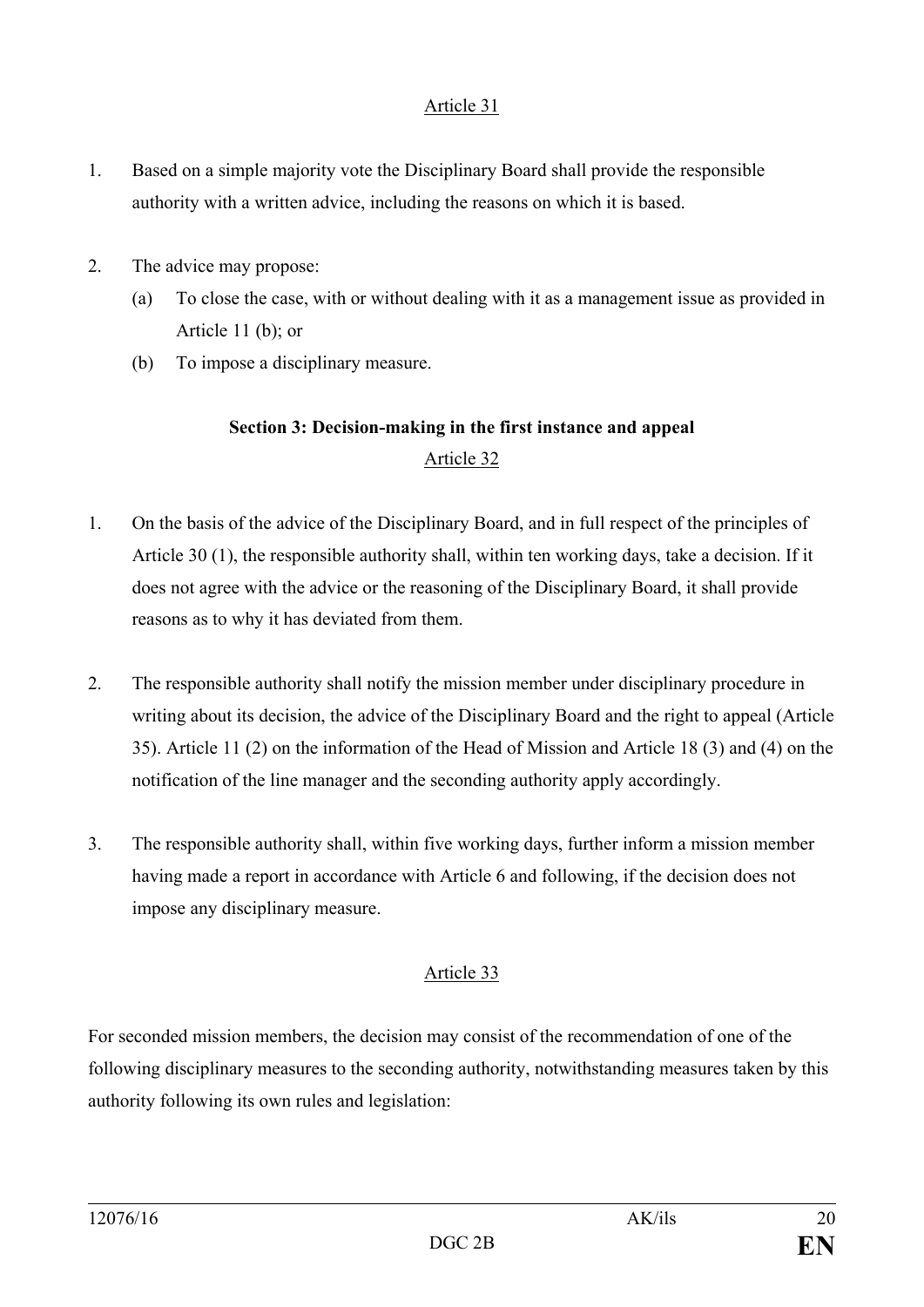- (a) To impose a written warning;
- (b) To agree with the transfer to another post in the mission;
- (c) To agree with the redeployment to a different location in the mission;
- (d) To impose repatriation.

For international contracted and locally contracted mission members, the decision may consist of the imposition of one of the following disciplinary measures:

- (a) Written warning;
- (b) Transfer to another post in the mission;
- (c) Redeployment to a different location in the mission;
- (d) Suspension without pay for a period of maximum one month;
- (e) Termination of contract.

- 1. The mission member under disciplinary procedure has the right to appeal against the decision within ten working days from its notification.
- 2. This appeal shall be in writing, motivated and addressed to the responsible authority as outlined in Article 36, which shall take the final decision.
- 3. The appeal has suspensive effect.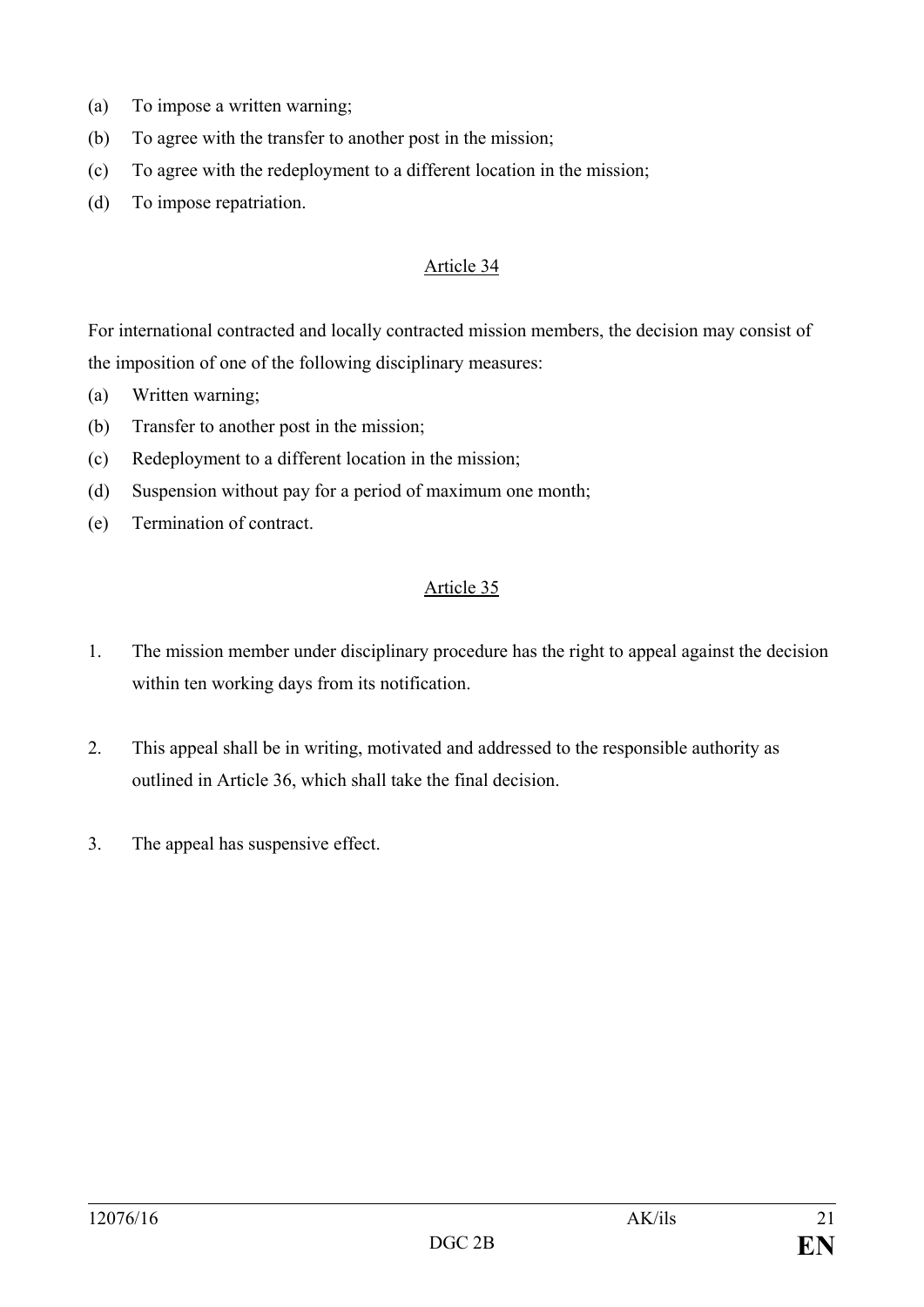#### **CHAPTER VIII**

# **Disciplinary decision-making in the second instance (appeal procedure) Section 1: General provisions**

### Article 36

- 1. The Head of Mission is the responsible authority for deciding on an appeal against a decision of the Deputy Head of Mission.
- 2. The Deputy Civilian Operations Commander is the responsible authority for deciding on an appeal against a decision of the Head of Mission.
- 3. The Civilian Operations Commander is the responsible authority for deciding on an appeal against a decision of the Deputy Civilian Operations Commander.

### Article 37

The responsible authority for deciding on an appeal shall submit the case for advice to a Disciplinary Board of Appeal.

### Article 38

The provisions of Chapter VII apply accordingly to the appeal procedure, if not provided otherwise.

### **Section 2: Disciplinary Board of Appeal** Article 39

- 1. The responsible authority for deciding on an appeal, shall, within ten working days, appoint a Disciplinary Board of Appeal consisting of a chairperson, two other voting members and a secretary as a non-voting member.
- 2. Members of the Disciplinary Board shall not be appointed as members of the Disciplinary Board of Appeal in the same case.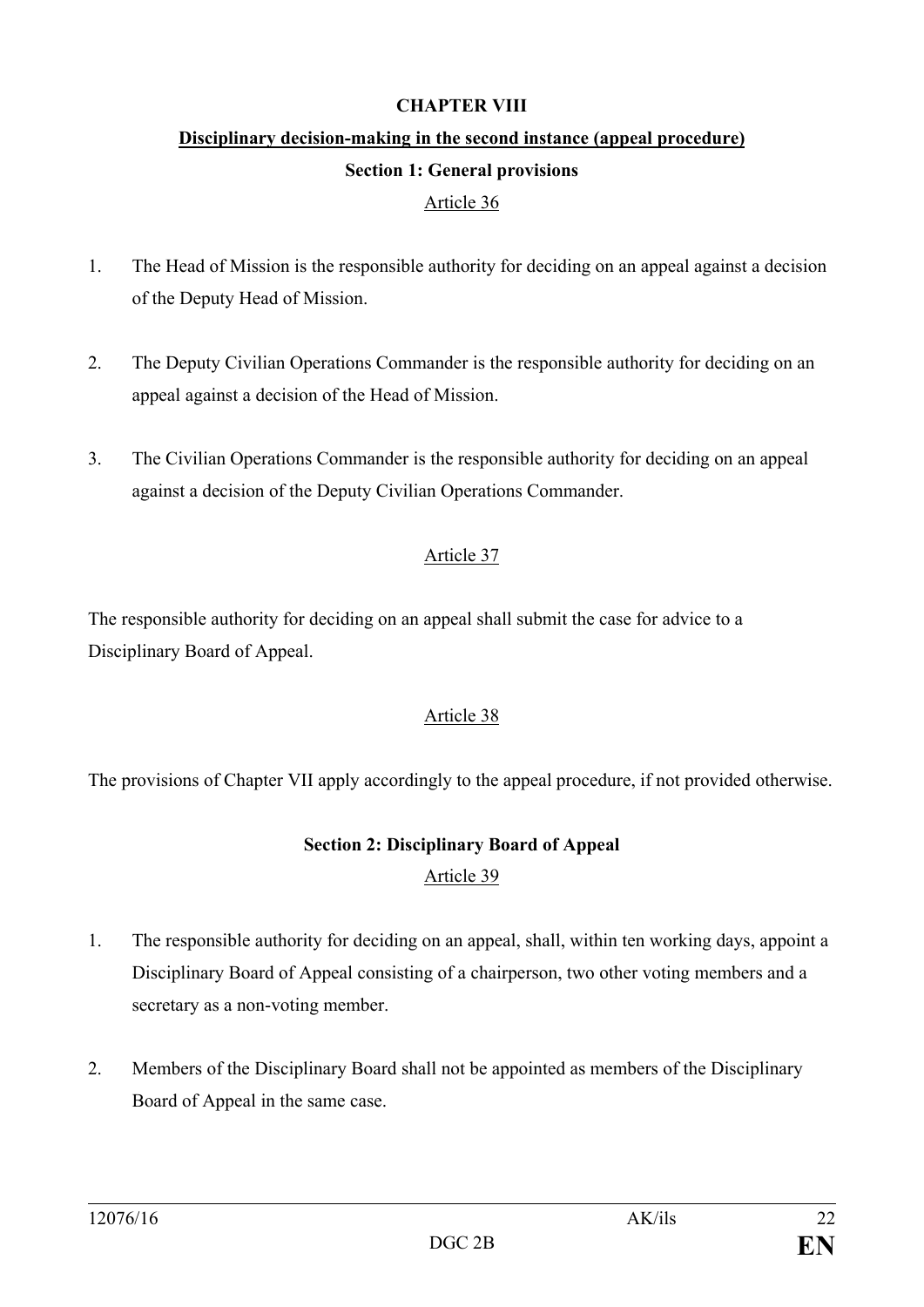- 3. The Disciplinary Board of Appeal shall be composed of members of the mission.
- 4. If the circumstances so require, or upon request of the seconding authority, whose personnel is involved in the case, or of the Head of Mission, CPCC staff, within means and capabilities, or other independent external experts may be appointed by the Civilian Operations **Commander**
- 5. If the mission member under disciplinary procedure is a judge or prosecutor in an executive capacity, Standard Operating Procedures shall guarantee an appropriate composition of the Disciplinary Board of Appeal.

### **Section 3: Decision-making in the second instance** Article 40

- 1. On the basis of the advice of the Disciplinary Board of Appeal and in full respect of the principles of Article 30 (1), the responsible authority for deciding on an appeal shall, within ten working days, take a decision.
- 2. If the appeal is admissible, the responsible authority shall review and shall amend or confirm the decision. It may, however, not amend the decision to the detriment of the mission member under disciplinary procedure.
- 3. If it does not agree with the advice or the reasoning of the Disciplinary Board of Appeal, it shall provide the reasons as to why it has deviated from them.
- 4. The responsible authority shall immediately notify the mission member under disciplinary procedure in writing about its decision and about the advice of the Disciplinary Board of Appeal. Article 11 (2) on the information of the Head of Mission and Article 18 (3) and (4) on the notification of the line manager and the seconding authority apply accordingly.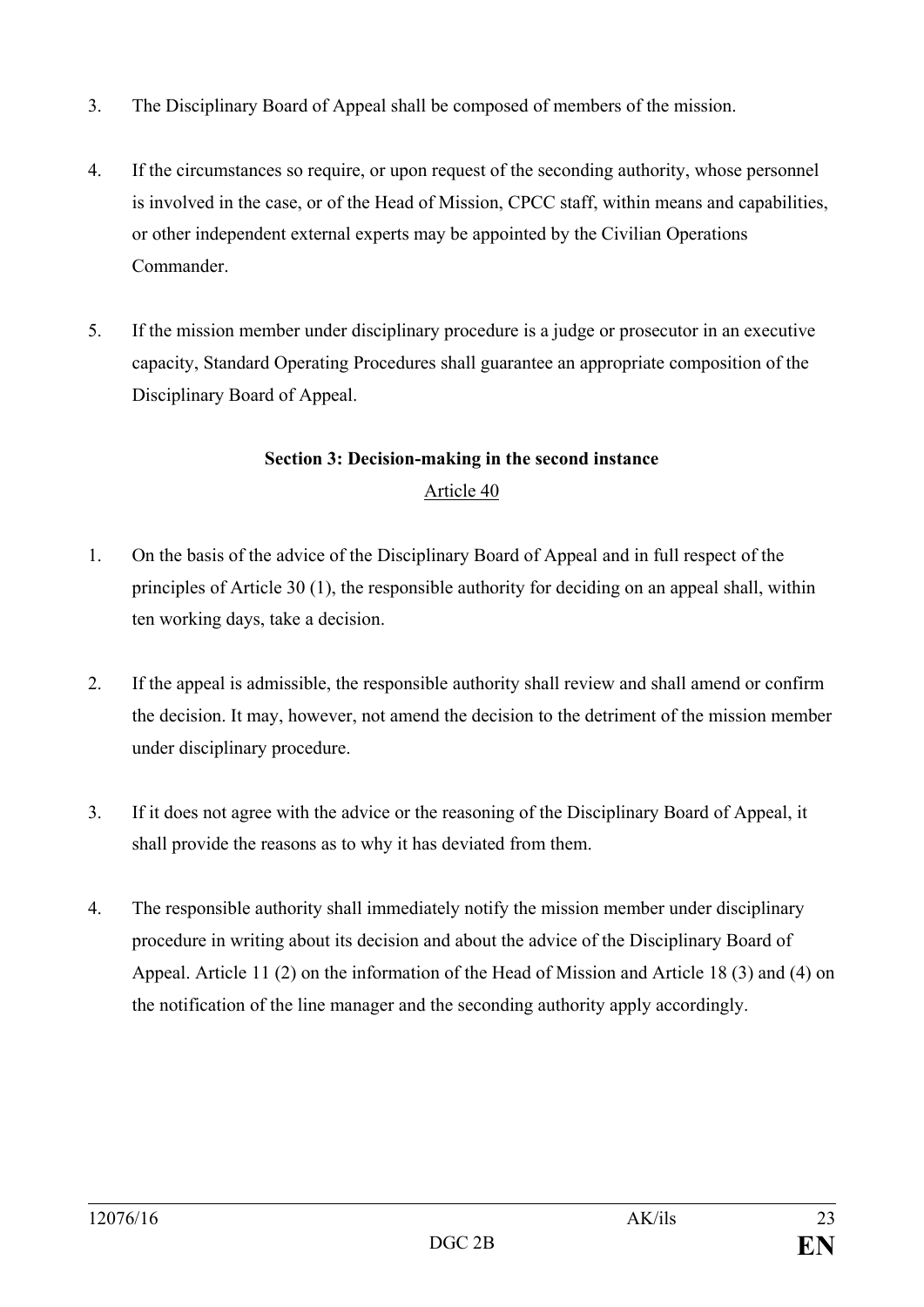5. The responsible authority shall, within five working days, further inform a mission member having made a report in accordance with Article 6 and following, if the decision does not impose any disciplinary measure.

## **CHAPTER IX Implementation of the decision Article 41**

- 1. The Head of Mission shall facilitate the implementation of any decision on disciplinary measures taken by a seconding authority over a seconded mission member, upon this authority's request.
- 2. The Head of Mission shall implement any decision on disciplinary measures taken by the responsible authority as mentioned in Chapter III over an international contracted or locally contracted mission member.

# **CHAPTER X Final Provisions** Article 42

If criminal investigations regarding mission members are conducted by the competent authorities as defined in Article 2 (3) of this Code, the mission shall assist them, upon request, in accordance with the rules applicable to these investigations and having regard to the applicable Council decision as well as the Status of Mission Agreement (SOMA) or exchange of letters between the European Union and the host state.

### Article 43

1. All persons and authorities acting within the framework of this Code shall act promptly and without undue delay.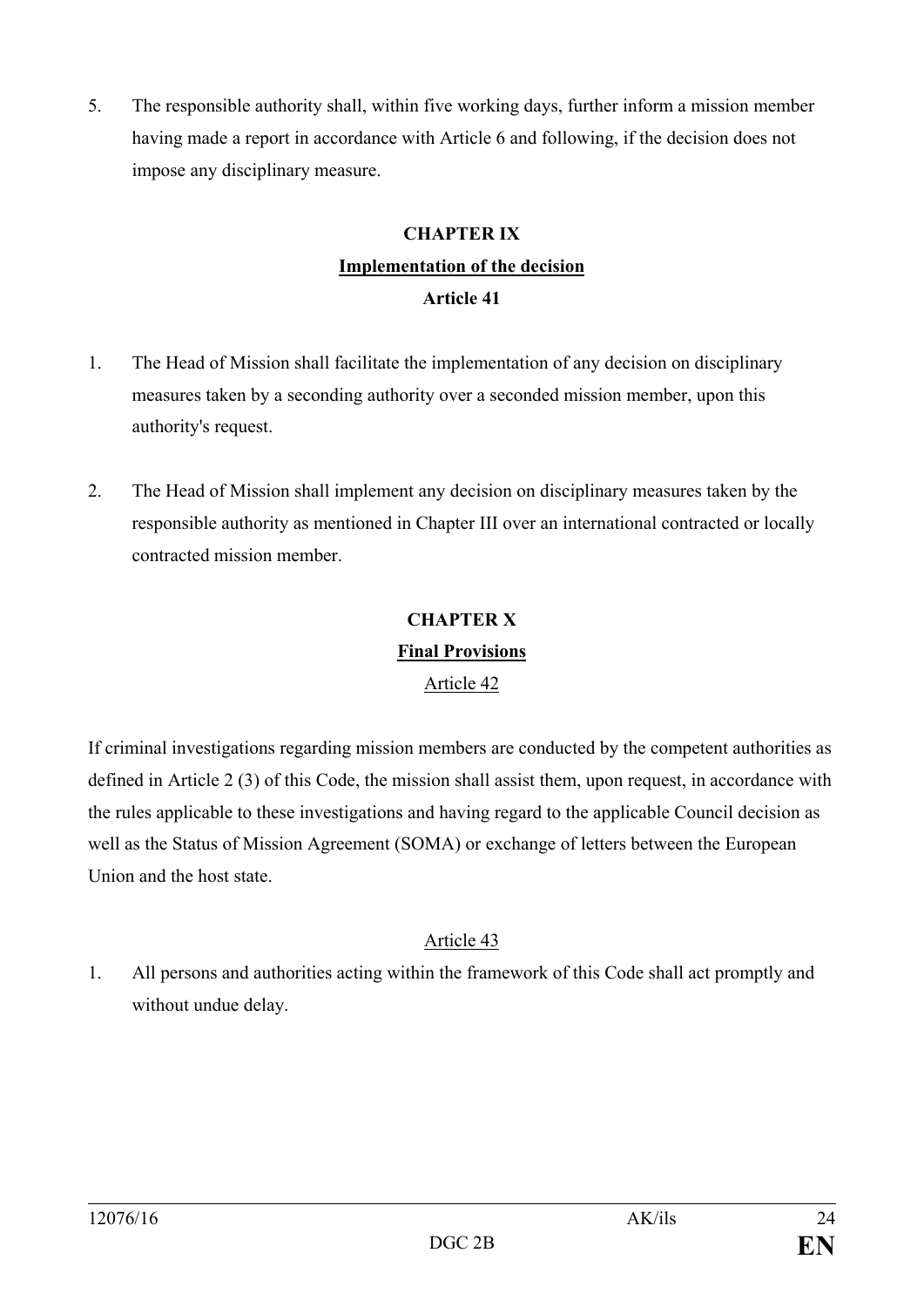- 2. The duration of the disciplinary procedure, which includes the implementation of the final decision, shall be proportionate and shall take into account the potential adverse effects on involved individuals. It shall not exceed one year.
- 3. The timelines given in this Code, with the exception of Articles 24 (1) and 35 (1), may be deviated from under exceptional circumstances that are beyond the control of the mission. If timelines are deviated from, it shall be motivated and communicated to the involved personnel.

All communications, reports and investigations in the framework of this Code shall be issued and conducted in the working language of the mission. Where deemed necessary, for example in case of the involvement of a locally contracted mission member, a mission interpreter shall give assistance.

- 1. In the framework of this Code, data shall be collected only to the extent necessary and relevant and in accordance with the principles and procedures of personal data protection as contained, in particular, in Regulations (EC) 45/2001 and (EU) 2016/679 in their currently applicable version.
- 2. All documents related to a disciplinary investigation shall be kept in disciplinary files, which shall be fully separated from mission members' personal files. Recommendations of Disciplinary Boards, final decisions and, upon request of the mission member under disciplinary procedure, also decisions to close a case shall be included in the personal files and shall be removed from them in accordance with the applicable rules. Once removed, they must not be referred to any further in subsequent disciplinary procedures.
- 3. For the purpose of (2), final decisions are decisions taken according to Articles 33 or 34, in first instance or upon appeal, and decisions taken by the seconding authority upon recommendation (Article 33).